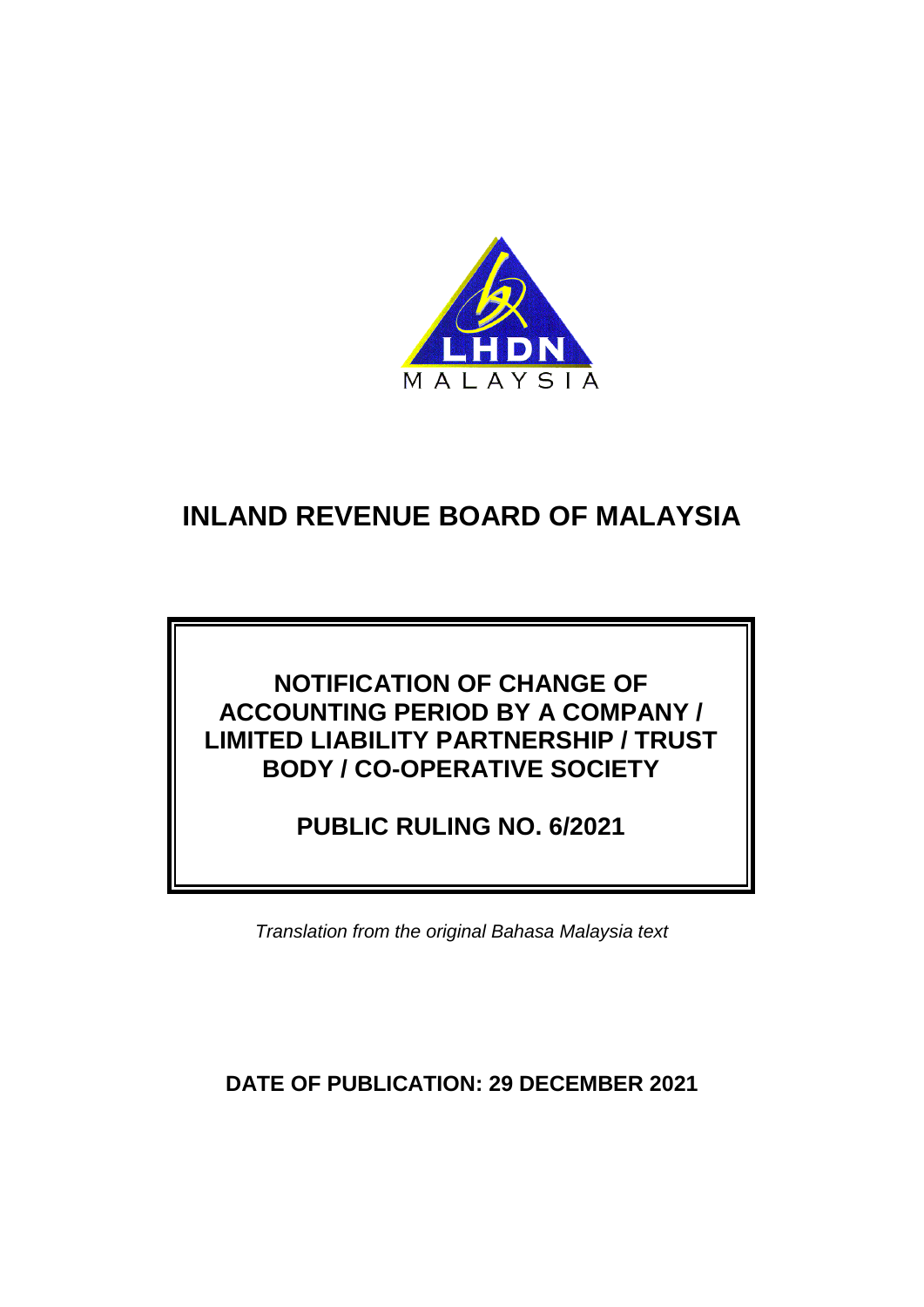

 **Public Ruling No. 6/2021 Date of Publication: 29 December 2021** 

#### **INLAND REVENUE BOARD OF MALAYSIA**

Published by

Inland Revenue Board of Malaysia

Third Edition

Second edition on 6 Disember 2019

First edition on 23 August 2011

© 2021 by Inland Revenue Board of Malaysia

All rights reserved on this Public Ruling are owned by the Inland Revenue Board of Malaysia. One print or electronic copy may be made for personal use. Professional firms and associations are permitted to use the Public Ruling for training purposes only. Systemic or multiple reproduction, distribution to multiple location via electronic or other means, duplication of any material in this Public Ruling for a fee or commercial purposes, or modification of the content of the Public Ruling is prohibited.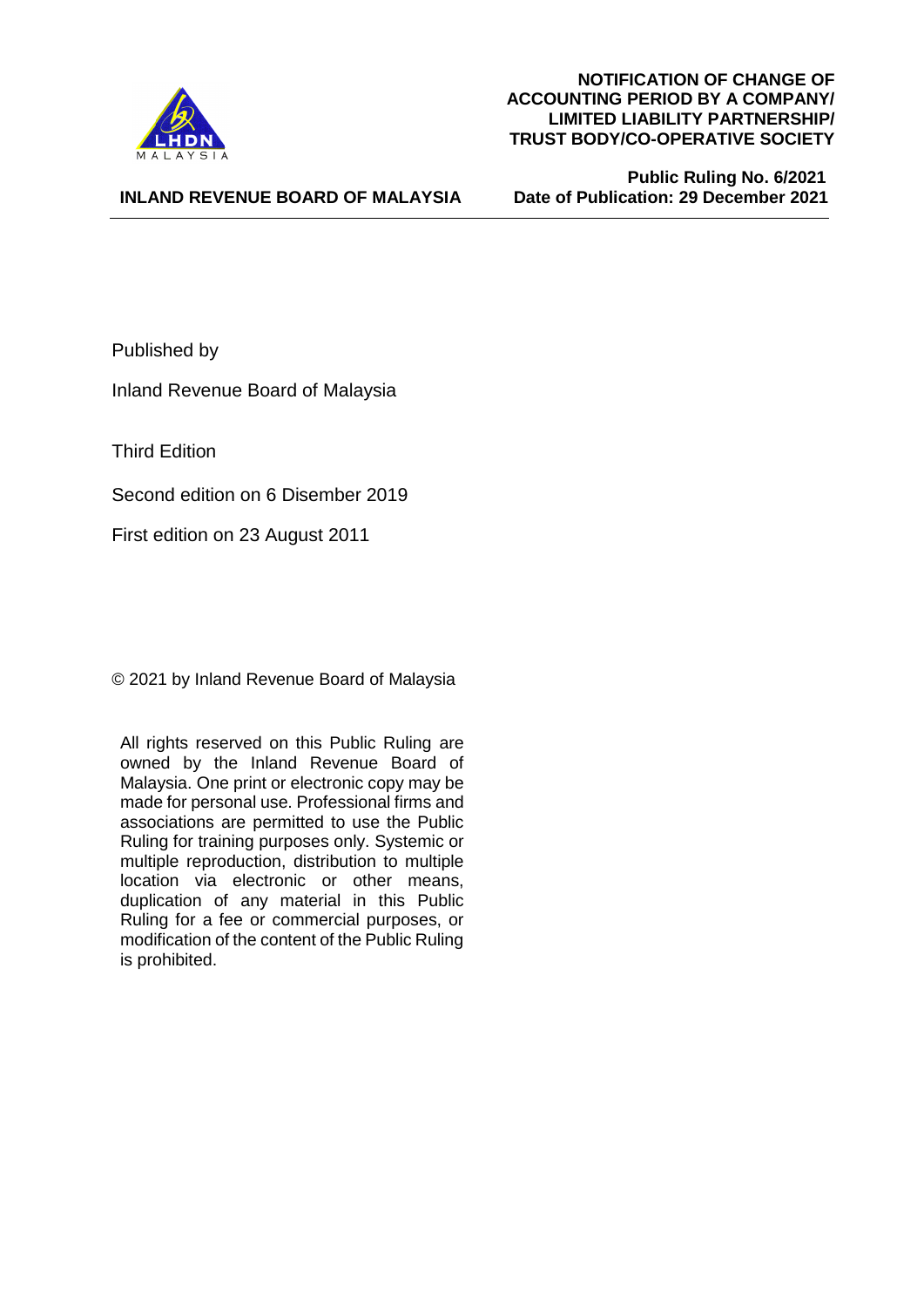

 **Public Ruling No. 6/2021 Date of Publication: 29 December 2021** 

|     | <b>CONTENTS</b>                                                                    | Page |
|-----|------------------------------------------------------------------------------------|------|
| 1.  | Objective                                                                          |      |
| 2.  | <b>Relevant Provisions of the Law</b>                                              |      |
| 3.  | Interpretation                                                                     |      |
| 4.  | <b>Estimate of Tax Payable</b>                                                     | 2    |
| 5.  | Notification of Change of Accounting Period                                        |      |
| 6.  | Computation of Revised Tax Instalment After Change of Accounting<br>Period         | 10   |
| 7.  | Increase Related to Tax Instalment Payments and Revised Estimate<br>of Tax Payable | 11   |
| 8.  | Failure to Notify Change of Accounting Period                                      | 13   |
| 9.  | <b>Updates and Amendments</b>                                                      | 21   |
| 10. | <b>Disclaimer</b>                                                                  | 22   |

### **DIRECTOR GENERAL'S PUBLIC RULING**

Section 138A of the Income Tax Act 1967 (ITA) provides that the Director General is empowered to make a Public Ruling in relation to the application of any provisions of the ITA.

A Public Ruling is published as a guide for the public and officers of the Inland Revenue Board of Malaysia. It sets out the interpretation of the Director General in respect of the particular tax law and the policy as well as the procedure applicable to it.

The Director General may withdraw this Public Ruling either wholly or in part, by notice of withdrawal or by publication of a new Public Ruling.

**Director General of Inland Revenue, Inland Revenue Board of Malaysia.**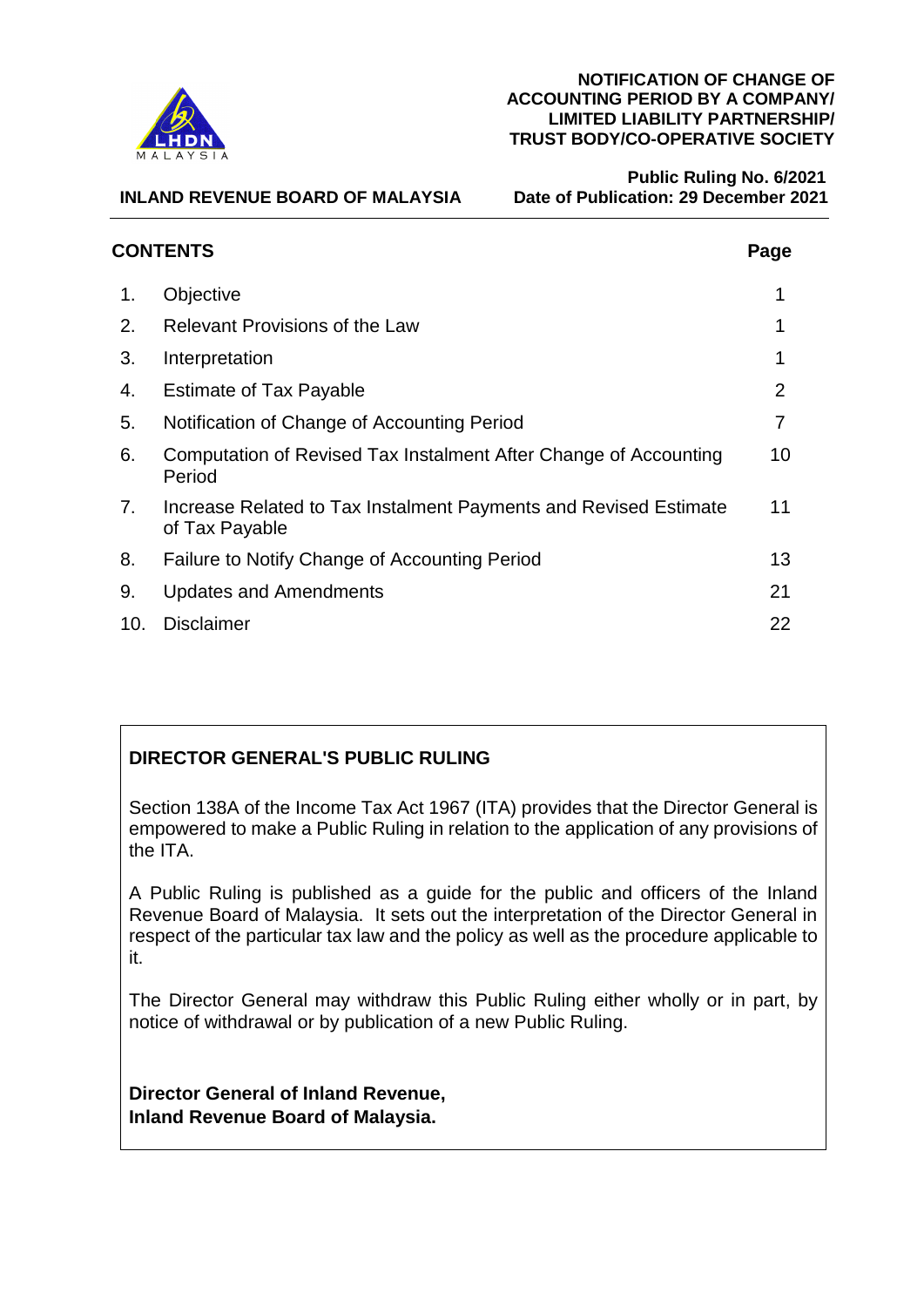

**Public Ruling No. 6/2021**

#### **INLAND REVENUE BOARD OF MALAYSIA**

#### 1. **Objective**

The objective of this Public Ruling (PR) is to explain the requirement to notify the Director General of Inland Revenue (DGIR) on any change of accounting period by a company, limited liability partnership, trust body or co-operative society, which has to make payment by instalments on an estimate of tax payable for a year of assessment (YA).

#### 2. **Relevant Provisions of the Law**

- 2.1 This PR takes into account laws which are in force as at the date this PR is published.
- 2.2 The provisions of the Income Tax Act 1967 (ITA) related to this PR are sections 2 and 107C, subsections 21A(3A), 21A(8) and 112(3A) and paragraph 120(1)*(i)*.

#### 3. **Interpretation**

The words used in this PR have the following meaning:

- 3.1 "Revised estimate" means a revised estimate made in the ninth month of the basis period or if there is no revised estimate made in the ninth month of the basis period, the revised estimate made in the sixth month of the basis period.
- 3.2 "Trust body", in relation to a trust, means the trust body provided for by section 61 of the ITA.
- 3.3 "Co-operative society" means any co-operative society registered under any written law relating to the registration of co-operative societies in Malaysia.
- 3.4 "Operations" in relation to a company, limited liability partnership, trust body or co-operative society means an activity which consists:
	- (a) of the carrying on of a business;
	- (b) wholly in the making of investments;
	- (c) of both the carrying on of a business and the making of investments; or
	- (d) of the making of investments prior to the commencement of a business or after the cessation of a business.
- 3.5 "Limited liability partnership" means a limited liability partnership registered under the Limited Liability Partnerships Act 2012 [*Act 743*].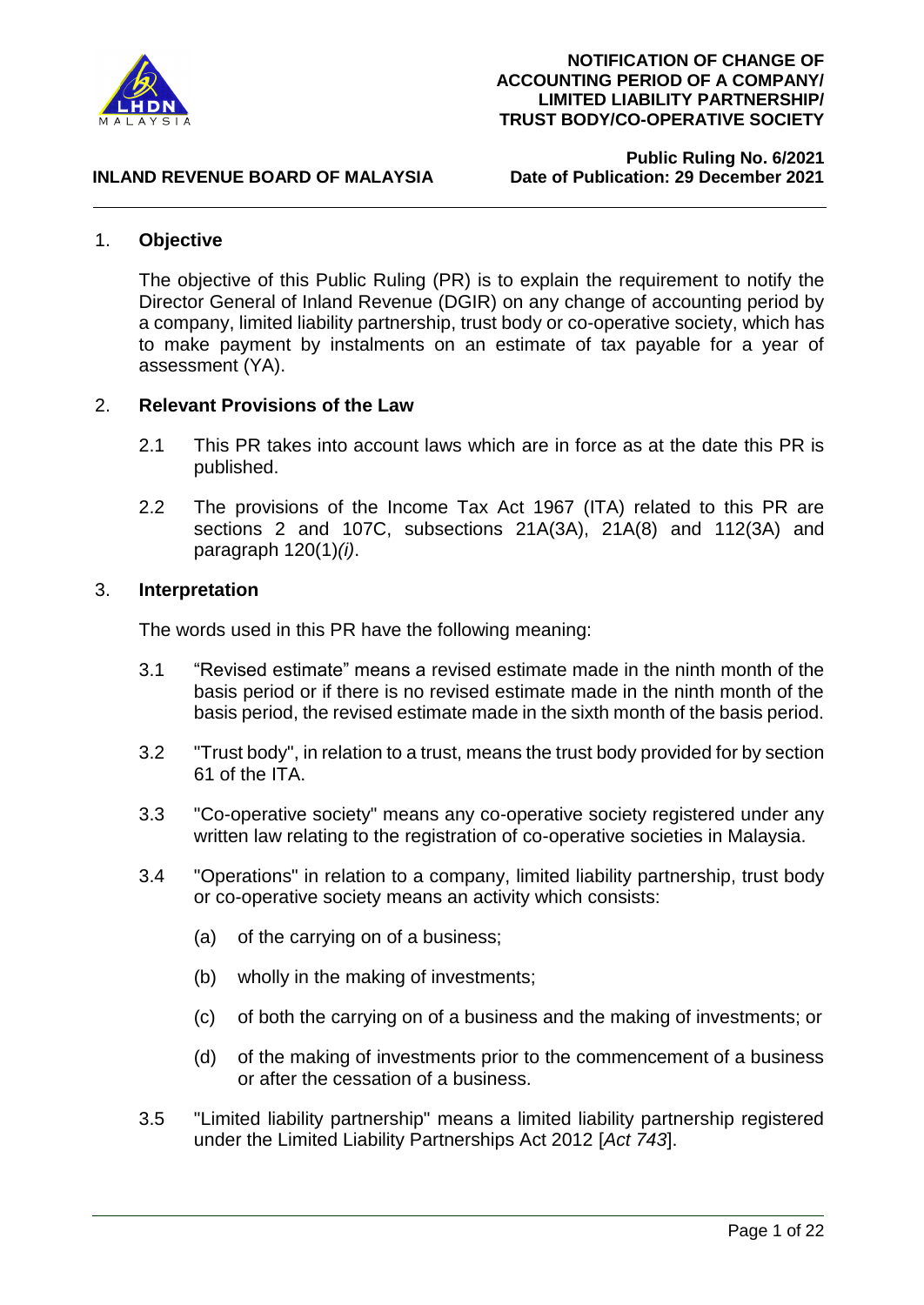

## **Public Ruling No. 6/2021**

- 3.6 "Company" means a body corporate and includes any body of persons established with a separate legal identity by or under the laws of a territory outside Malaysia and a business trust.
- 3.7 "Related company" means a company which has a paid up capital in respect of ordinary shares of more than RM2.5 million at the beginning of the basis period for a YA.
- 3.8 "Due date" means the fifteenth day of a calendar month.

#### 4. **Estimate of Tax Payable**

4.1 Determination of an estimate of tax payable

A company, limited liability partnership, trust body or co-operative society has to make an estimate of its tax payable for each YA as follows:

4.1.1 New operations

An estimate of tax payable for a company, limited liability partnership, trust body or co-operative society which has just commenced operations in the first YA must be based on the estimated company profits. The estimated tax payable for that first YA will be the basis for the determination of estimate of tax payable for the following YA.

#### 4.1.2 Existing operations

An estimate of tax payable for a company, limited liability partnership, trust body or co-operative society that has commenced operations for a YA must not be less than 85% of the revised estimate of tax payable or estimate of tax payable (if there is no revised estimate of tax payable furnished) for the immediately preceding YA.

#### **Example 1 - Determination of an estimate of tax payable**

Alpha Emas Sdn Bhd has furnished an estimate of tax payable of RM80,000 for YA 2020. In the 6th month of the basis period, the company revised the estimate of tax payable to RM200,000.

Therefore, for the YA 2021, Alpha Emas Sdn Bhd has to furnish an estimate of tax payable of not less than RM170,000 (85% of the revised estimate of tax payable of RM200,000 for the YA 2020).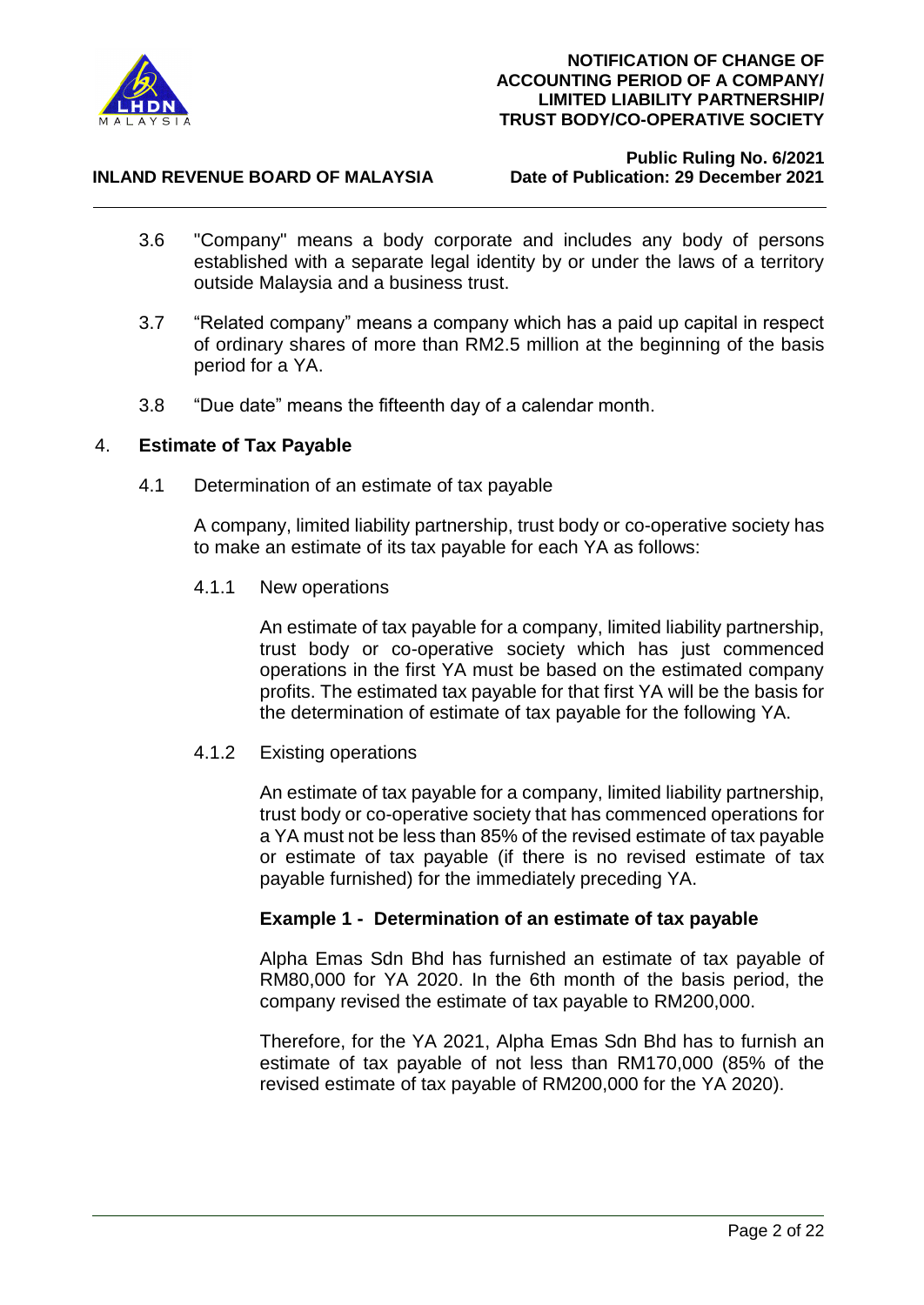

**Public Ruling No. 6/2021**

- 4.2 Submission of estimate of tax payable
	- 4.2.1 An estimate of tax payable for a YA by a company, limited liability partnership, trust body or co-operative society must be made in the prescribed form i.e the Estimate of Tax Payable Form (Form CP204) and, in cases where paragraph 4.2.2 (a) or (c) below does not apply, that Form CP204 must be furnished to the DGIR via the electronic medium not later than 30 days before the beginning of the basis period for that YA.
	- 4.2.2 Due date for submission of the Form CP204 are as follows:
		- (a) New operations (basis period is not less than 6 months)

A company where paragraph 4.2.2(c) below does not apply, limited liability partnership, trust body or co-operative society which first commences operations in a YA and the basis period for that year is not less than 6 months must furnish Form CP204 to the DGIR within 3 months from the date of commencement of its operations.

The estimate of tax payable furnished in Form CP204 has to be paid to the DGIR in equal monthly instalments determined according to the number of months in the basis period. Each instalment has to be paid not later than the due date beginning from the 6th month of the basis period for the YA in respect of which that estimate has been furnished.

#### **Example 2 - Basis period for new operation is not less than 6 months**

Co-operative Beribu Bintang was incorporated on 25.2.2021. The Co-operative commenced operations on 1.4.2021 and the first accounting period ends on 31.12.2021 (9 months).

Co-operative Beribu Bintang has to furnish Form CP204 for YA 2021 not later than 30.6.2021, which is 3 months from the date of commencement of its operations.

The instalments payment will begin from the 6th month in the basis period for the YA 2021, i.e September 2021 until May 2022 that is, in equal installments according to the number of months in the basis period. The monthly instalments payment must be made not later than the fifteenth day of each month.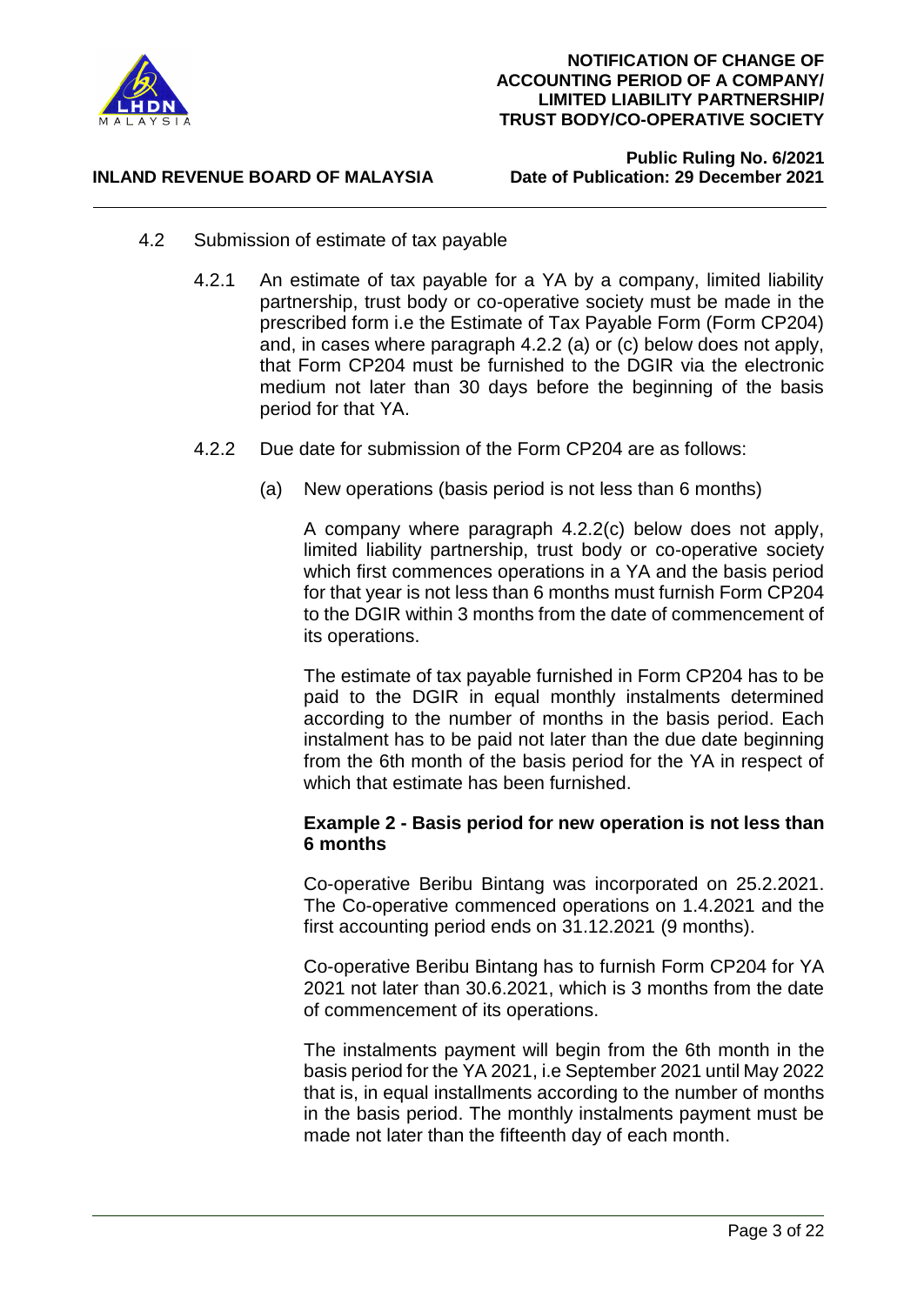

**Public Ruling No. 6/2021**

#### **Example 3 - Basis period for a new operation is less than 6 months**

Citra Maju LLP commenced operations on 1.8.2021 and the first accounting period ends on 31.12.2021 (5 months).

Citra Maju LLP is not required to furnish an estimate of tax payable for the YA 2021 as the limited liability partnership's basis period for the YA 2021 is less than 6 months [subsection 107C(4) of the ITA].

(b) Existing operations

A company, limited liability partnership, trust body or cooperative society with existing operations should furnish Form CP204 for a YA not later than 30 days before the beginning of the basis period for that YA.

The estimate of tax payable furnished in Form CP204 has to be paid to the DGIR in equal monthly instalments determined in accordance with the number of months in the basis period. Each instalment has to be paid not later than the due date beginning from the 2nd month of the basis period for the YA in respect of which that estimate has been furnished.

#### **Example 4 - Form CP204 furnished for an existing operation**

Dedaun Lebar, a trust body commenced operations since 2010 and closes its business accounts on 30 June annually. The basis period of Dedaun Lebar for YA 2021 is from 1.7.2020 until 30.6.2021.

Dedaun Lebar has to furnish Form CP204 to the DGIR not later than 30 days before the beginning of the basis period for YA 2021 which is on 31.5.2020.

The instalments payment will begin from the 2nd month of the basis period for the YA 2021, i.e August 2020 until July 2021 in equal instalments according to the number of months in the basis period. The monthly instalments payment must be made not later than the fifteenth day of each month.

(c) Company with paid-up capital in respect of ordinary shares of not more than RM2.5 million first commences operation.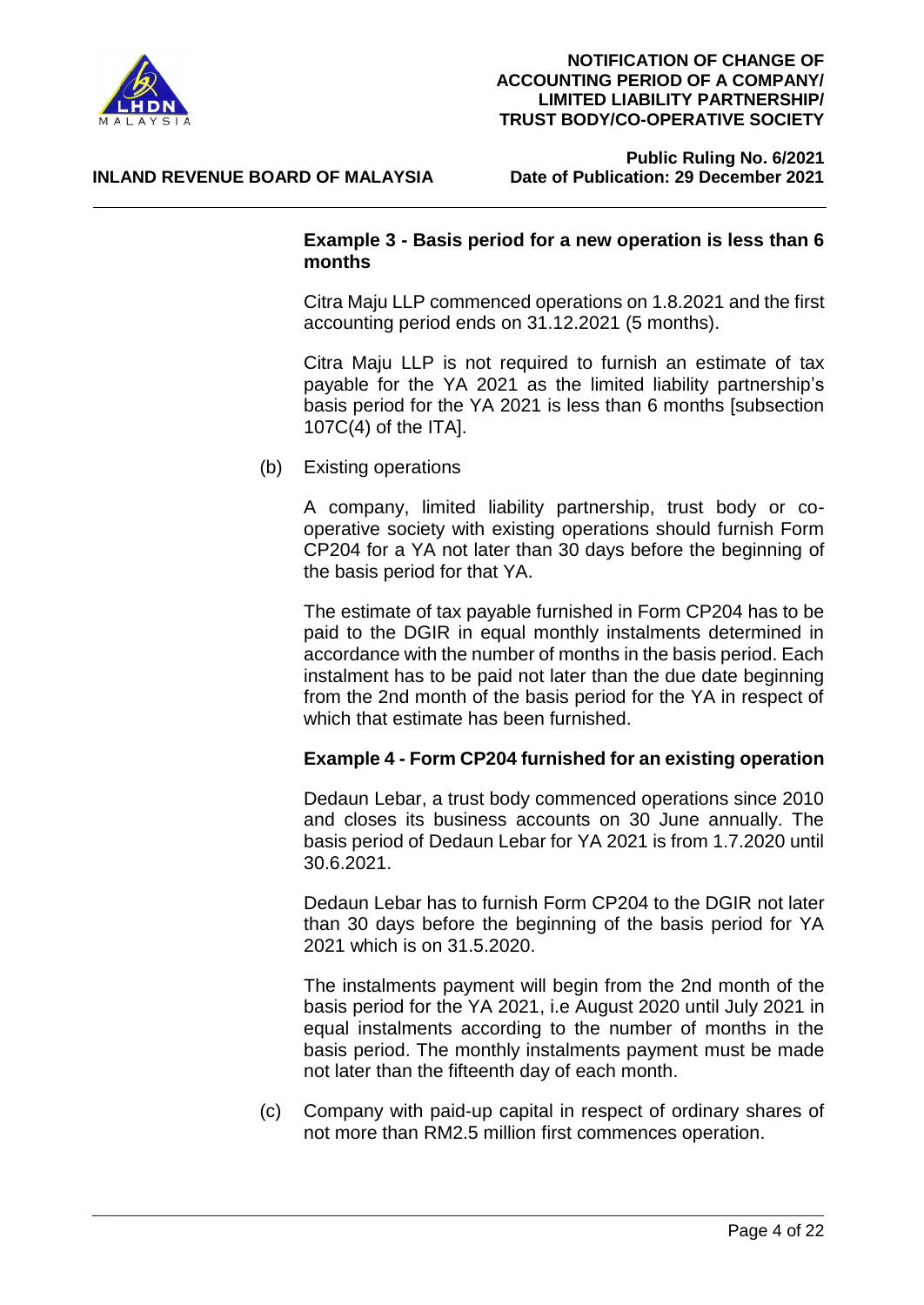

### **Public Ruling No. 6/2021**

A company resident and incorporated in Malaysia which first commences operation in a YA is not required to furnish Form CP204:

- (i) for that YA and the immediate following YA;
- (ii) for the immediate two following Yas if the company has no basis period for that YA:

provided that at the beginning of the basis period for the YAs mentioned in paragraph (i) above or for the immediate two following YAs mentioned in paragraph (ii) above, the paid-up capital in respect of ordinary shares of the company does not exceed RM2.5 million.

(iii) for that YA and the immediate two following Yas if the company has no basis period for that YA and for the immediate following YA:

provided that at the commencement of the operation and at the beginning of the immediate two following YAs, the paid-up capital in respect of ordinary shares of the company does not exceed RM2.5 million.

However, that company is required to furnish Form CP204 if more than:

- (i) 50% of the paid up capital in respect of ordinary shares of that company is directly or indirectly owned by a related company; or
- (ii) 50% of the paid up capital in respect of ordinary shares of the related company is directly or indirectly owned by the that company; or
- (iii) 50% of the paid up capital in respect of ordinary shares of that company and the related company is directly or indirectly owned by another company.

This paragraph does not apply to a company with a paid up capital in respect of ordinary shares of RM2.5 million and less which converts to a limited liability partnership with a capital contribution of RM2.5 million and less (even if the business is considered going on).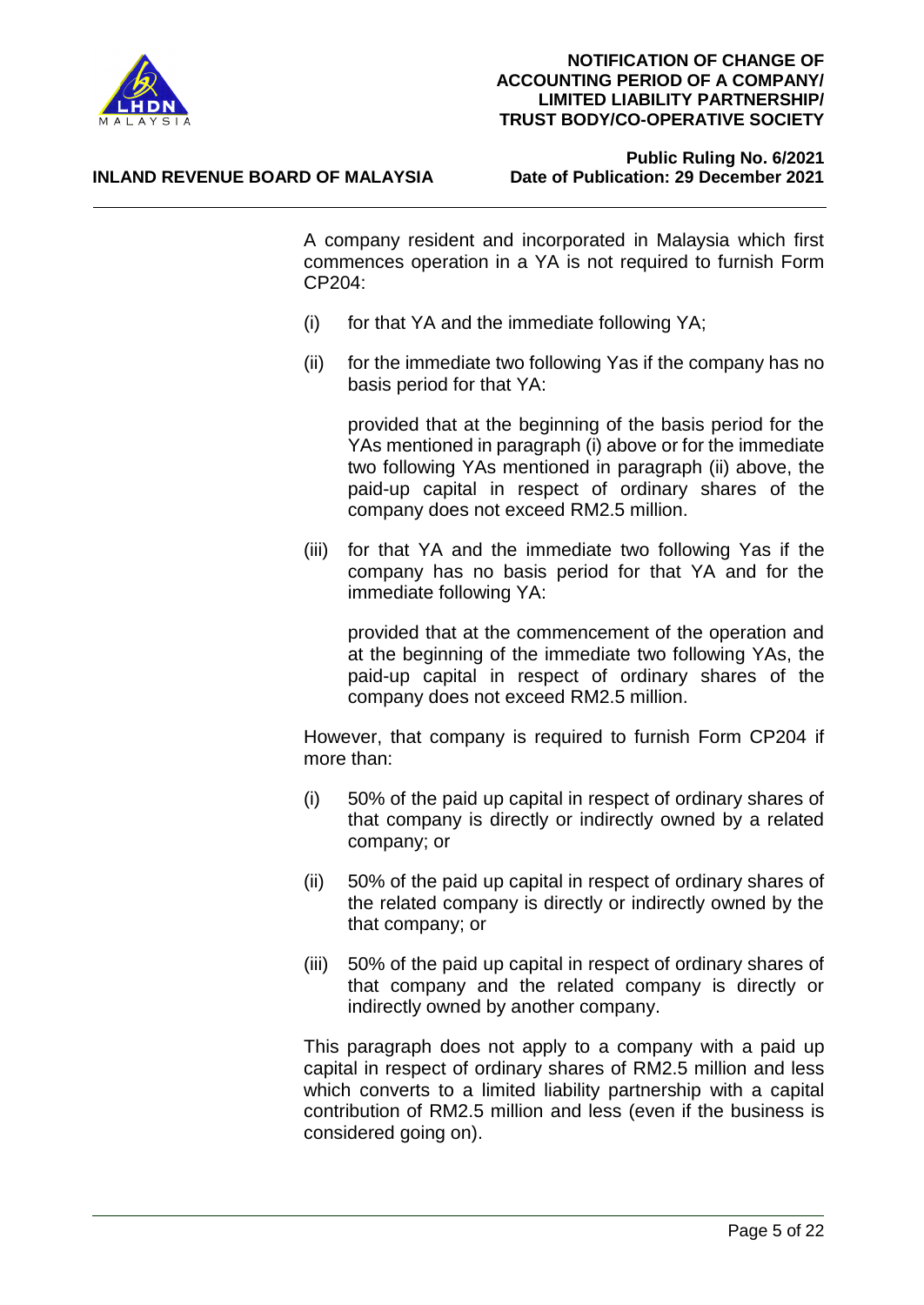

**Public Ruling No. 6/2021**

4.3 Revision of estimate of tax payable

Revision of an estimate of tax payable by a company, limited liability partnership, trust body or co-operative society may be furnished to the Director General in the 6th or 9th month or both, in the basis period for a YA by using the Revised Estimate of Tax Payable Form (CP204A) via the electronic medium. Any balance of the amount of tax instalments payable after the revision shall be adjusted in accordance with the following approach:

- (a) if the revised estimate of tax payable exceeds the amount of instalments which is payable in that year prior to that revised estimate of tax payable, the difference shall be payable in the remaining instalments in equal proportion. However, if there is a cent value when the instalment balance is divided by the remaining instalment balance, the amount of cent (if any) must be added to the last instalment; or
- (b) if the revised estimate of tax payable is lesser than the amount of instalments which is payable in that year prior to that revised estimate of tax payable, payment of the amounts in the remaining instalments which exceed the difference payable based on the revised estimate of tax payable shall cease immediately.
- 4.4 DGIR's direction to make instalment payments
	- 4.4.1 By virtue of subsection 107C(8) of the ITA, the DGIR may at any time by the issuance of the Notice of Instalment Payments (CP205), direct any amount of instalment payments on account of tax which is or may be payable for a YA to be made by a company, limited liability partnership, trust body or co-operative society and that amount directed by the DGIR is deemed to be the revised estimate by that company, limited liability partnership, trust body or co-operative society. Among the circumstances under which the DGIR may issue a CP205 is when the:
		- (a) taxpayer failed to furnish Form CP204 within the period provided under the law; or
		- (b) taxpayer notifies a change of accounting period through Form CP204B to the DGIR.
	- 4.4.2 If the DGIR issues CP205 to a company, limited liability partnership, trust body or co-operative society before the 9th month of the basis period for that YA, that company, limited liability partnership, trust body or co-operative society may furnish a revised estimate of tax payable for that YA in accordance with subsection 107C(7) of the ITA.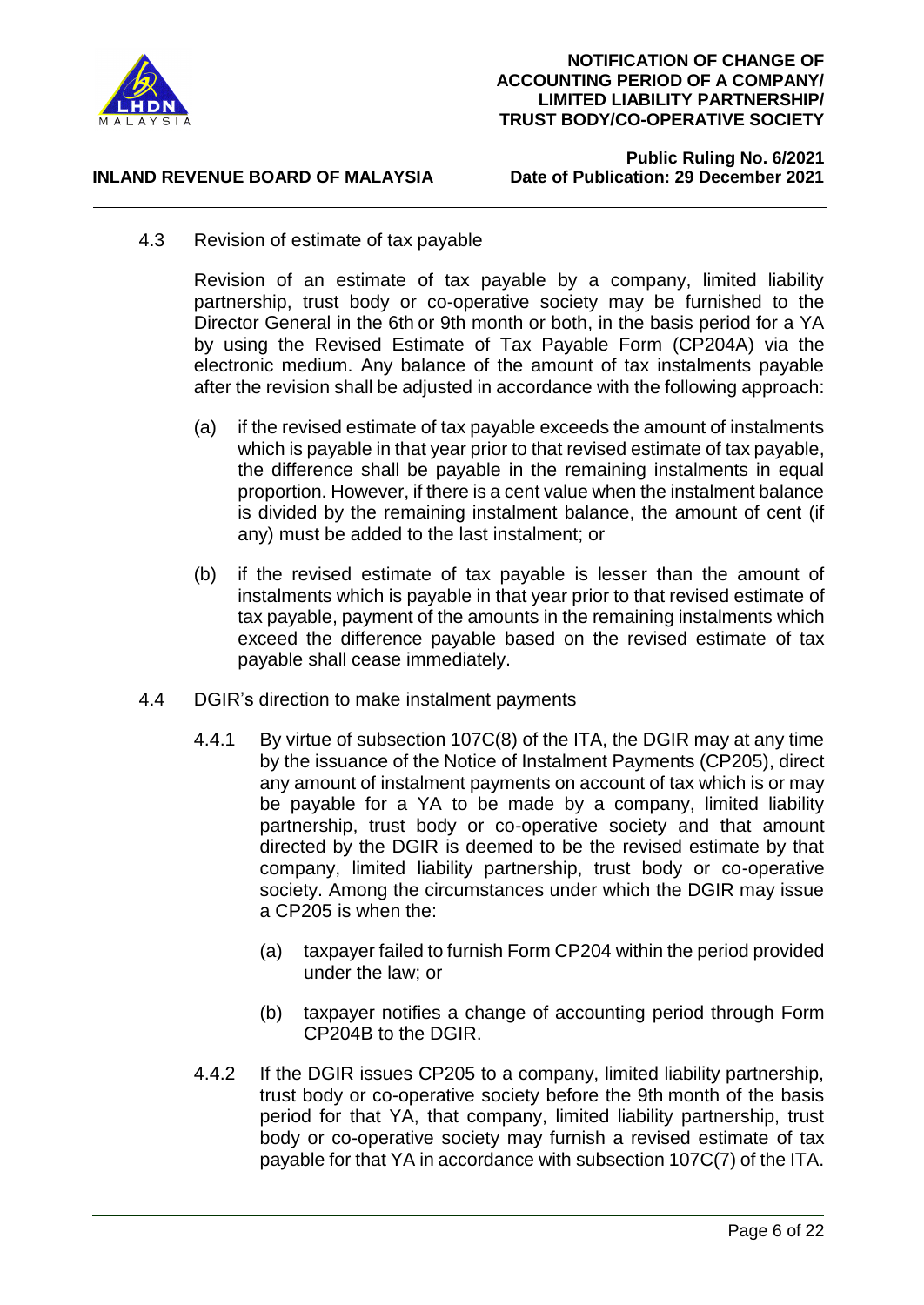

# **Public Ruling No. 6/2021**

#### **Example 5 - Late submission of Form CP204**

Era Gemilang Sdn Bhd has been in operation since 2000 with an accounting period ending on 30th June. The company's basis period for YA 2021 is from 1.7.2020 until 30.6.2021. The due date for submission of Form CP204 for YA 2021 is not later than 31.5.2020. CP205 was issued by the DGIR to Era Gemilang Sdn Bhd on 15.6.2020 as the company fails to submit Form CP204 for YA 2021 within the prescribed period.

In this situation, the company may submit Form CP204A for YA 2021 in the 6th month or 9th month of the basis period for that YA..

4.4.3 The amount of tax instalment payments directed by the DGIR according to the subsection 107C(8) of the ITA is deemed to be a revised estimate (if no further revision is made by the taxpayer subsequently under subsection 107C(7) of the ITA) and used to determine the increased amount under subsection 107C(10) of the ITA. The increased amount of 10 percent will be imposed if the difference between the actual tax payable and the revised or deemed revised estimate of tax payable (whichever is the later) or the original estimate of tax payable (if there is no revised or deemed revised tax payable estimate furnished) exceeds 30% of the tax payable.

#### 5. **Notification of Change of Accounting Period**

- 5.1 Effective YA 2019, provision under subsection 21A(3A) of the ITA requires a company, limited liability partnership, trust body or co-operative society to notify the DGIR of any changes in the accounting period through a Notification of Change in Accounting Period Form (Form CP204B) in the following period:
	- 5.1.1 Accounting period shortened

The DGIR has to be notified via Form CP204B, 30 days before the end of the new accounting period if the new accounting period is less than 12 months and the new accounts is closed before the end of the original accounting period.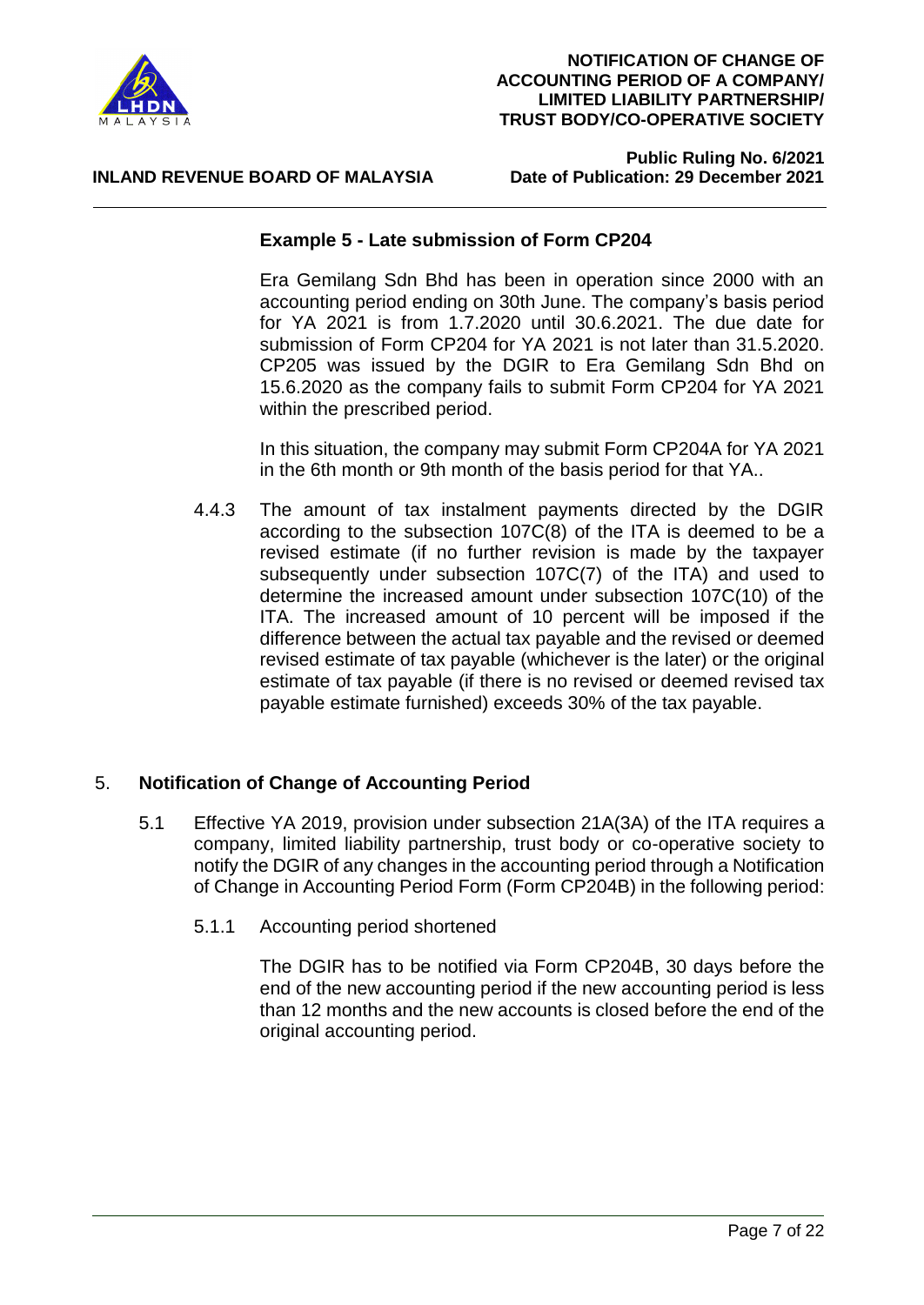

**Public Ruling No. 6/2021**

#### **INLAND REVENUE BOARD OF MALAYSIA**

#### **Example 6 - Accounting period of 12 months shortened to 9 months**

Frozen Dynamic Sdn Bhd changes the close of its accounting period from 31 December to 30 September. The original accounting period for YA 2021 is from 1.1.2021 until 31.12.2021. The accounting period after the change (new accounts) for YA 2021 is from 1.1.2021 until 30.9.2021 (9 months).

#### **Summary of Change in Accounting Period and Date of Submission of Form CP204 and CP204B**

| <b>Accounting Period</b>                |                            | YA   | <b>Basis</b>               | <b>Submission Date</b>         |                                |
|-----------------------------------------|----------------------------|------|----------------------------|--------------------------------|--------------------------------|
|                                         |                            |      | <b>Period</b>              | Form<br><b>CP204</b>           | Form<br><b>CP204B</b>          |
| Original<br>Accounts<br>ended<br>31 Dec | $1.1.2021 -$<br>31.12.2021 | 2021 | $1.1.2021 -$<br>31.12.2021 | Not later<br>than<br>1.12.2020 |                                |
| <b>New</b><br>Accounts                  | 1.1.2021<br>30.9.2021      | 2021 | $1.1.2021 -$<br>30.9.2021  |                                | Not later<br>than<br>30.8.2021 |
| ended<br>30 Sept                        | $1.10.2021 -$<br>30.9.2022 | 2022 | $1.10.2021 -$<br>30.9.2022 | Not later<br>than<br>31.8.2021 |                                |

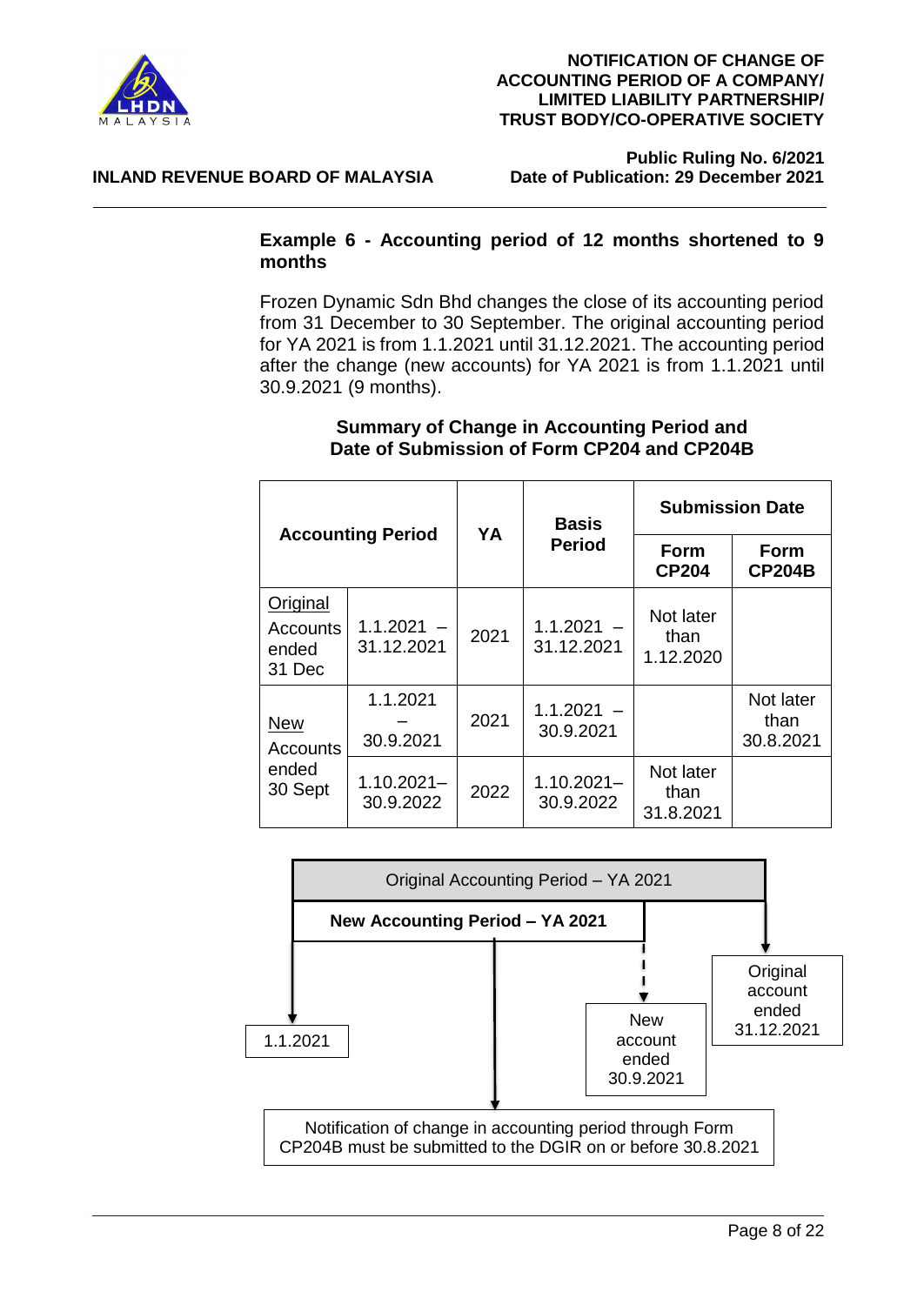

#### **INLAND REVENUE BOARD OF MALAYSIA**

## **Public Ruling No. 6/2021**

The Form CP204B for YA 2021 must be furnished not later than 30.8.2021 (30 days before the end of new accounting period i.e. **30.9.2021**).

The basis period for YA 2022 begins on **1.10.2021**. Thus, Form CP204 for YA 2022 has to be furnished on or before **31.8.2021** which is not later than 30 days before the beginning of the basis period for YA 2022 [subsection 107C(2) of the ITA].

#### 5.1.2 Accounting period extended

The DGIR has to be notified via Form CP204B, 30 days before the end of the original accounting period if the new accounting period is more than 12 months and the new accounts is closed after the end of the original accounting period.

#### **Example 7 - Accounting period of 12 months extended to 21 months**

Gahara Maju Sdn Bhd changes the close of its accounting period from 31 March to 31 December. The original accounting period for YA 2021 is from 1.4.2020 until 31.3.2021. The accounting period after the change (new accounts) for YA 2021 is from 1.4.2020 until 31.12.2021 (21 months).

| <b>Accounting Period</b>                |                        |      | <b>Basis</b>           | <b>Submission Date</b>                               |                                |
|-----------------------------------------|------------------------|------|------------------------|------------------------------------------------------|--------------------------------|
|                                         |                        | YA   | <b>Period</b>          | Form<br><b>Form</b><br><b>CP204</b><br><b>CP204B</b> |                                |
| Original<br>Accounts<br>ended<br>31 Mar | 1.4.2020<br>31.3.2021  | 2021 | 1.4.2020<br>31.3.2021  | Not later<br>than<br>1.3.2020                        |                                |
| <b>New</b><br><b>Accounts</b>           | 1.4.2020<br>31.12.2021 | 2021 | 1.4.2020<br>31.12.2021 |                                                      | Not later<br>than<br>28.2.2021 |
| ended<br>31 Dec                         | 1.1.2022<br>31.12.2022 | 2022 | 1.1.2022<br>31.12.2022 | Not later<br>than<br>1.12.2021                       |                                |

#### **Summary of Change in Accounting Period and Date of Submission of Form CP204 and CP204B**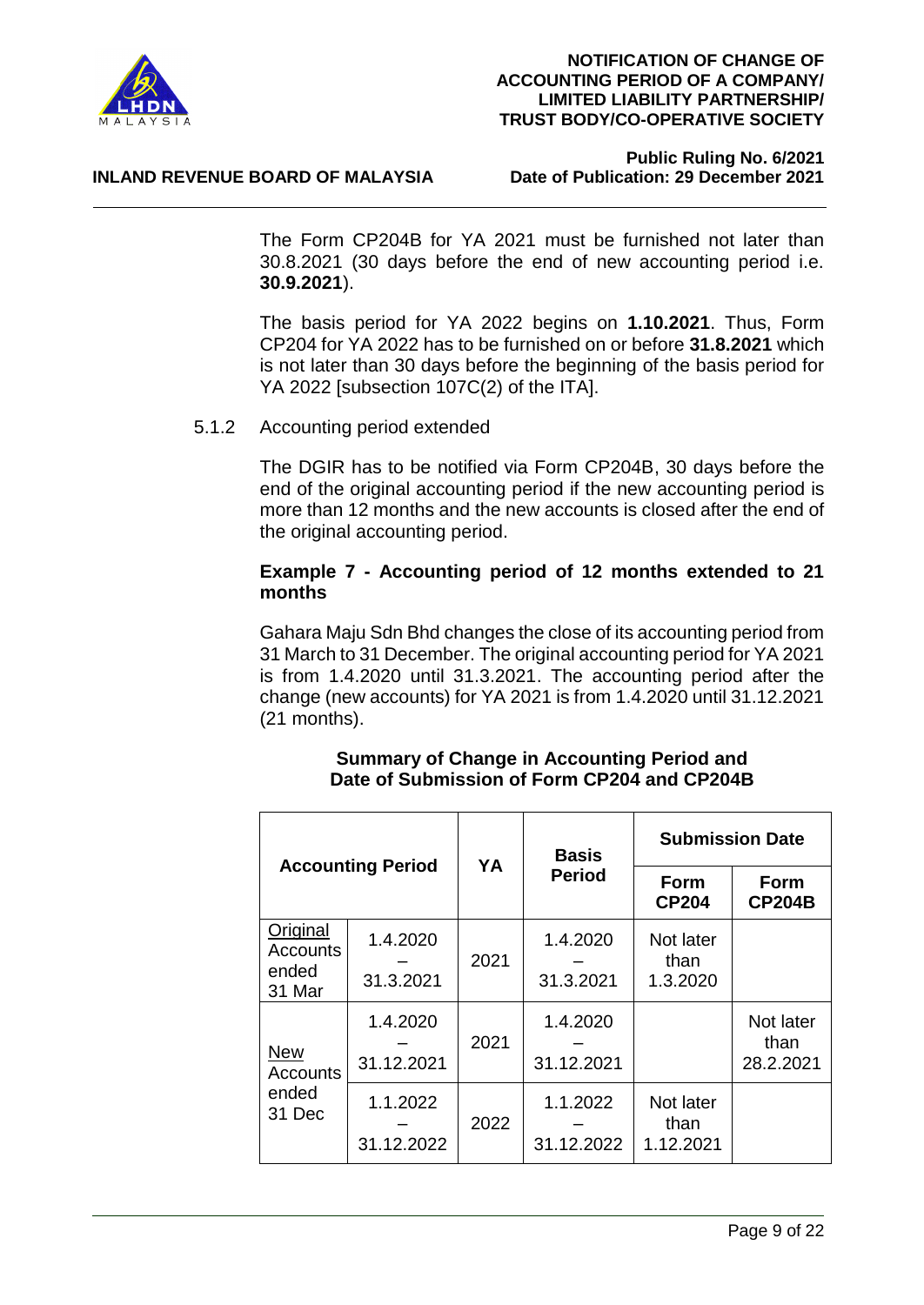

# **Public Ruling No. 6/2021**

#### **INLAND REVENUE BOARD OF MALAYSIA**



The Form CP204B for YA 2021 has to be furnished not later than 28.2.2021 (30 days before the end of original accounting period of **31.3.2021**).

Thus, Form CP204 for YA 2022 has to be furnished on or before **1.12.2021** (not later than 30 days before the beginning of the basis period for that YA i.e. **1.1.2022**).

- 5.2 Change of accounting period following the liquidation of the company
	- 5.2.1 For a company under liquidation, liquidator's account (Liquidator's Account of Receipts & Payments & Statements of the Position in the Winding Up) must be prepared for a period of 6 months from the date of appointment of the liquidator and thence, for every subsequent period of 6 months.
	- 5.2.2 Therefore, a company under liquidation must furnish Form CP204B not later than 30 days after the appointment of a liquidator together with a letter of appeal to the DGIR to avoid a penalty or increase in tax payment being imposed du.e to failure to notify the change of accounting period within the prescribed period.

#### 6. **Computation of Revised Tax Instalment After Change of Accounting Period**

The computation of revised tax instalment after change of accounting period has been described in the Garis Panduan Operasi No. 1 of 2021 entitled "Pengemukaan Anggaran Cukai Yang Kena Dibayar Di Bawah Seksyen 107C Akta Cukai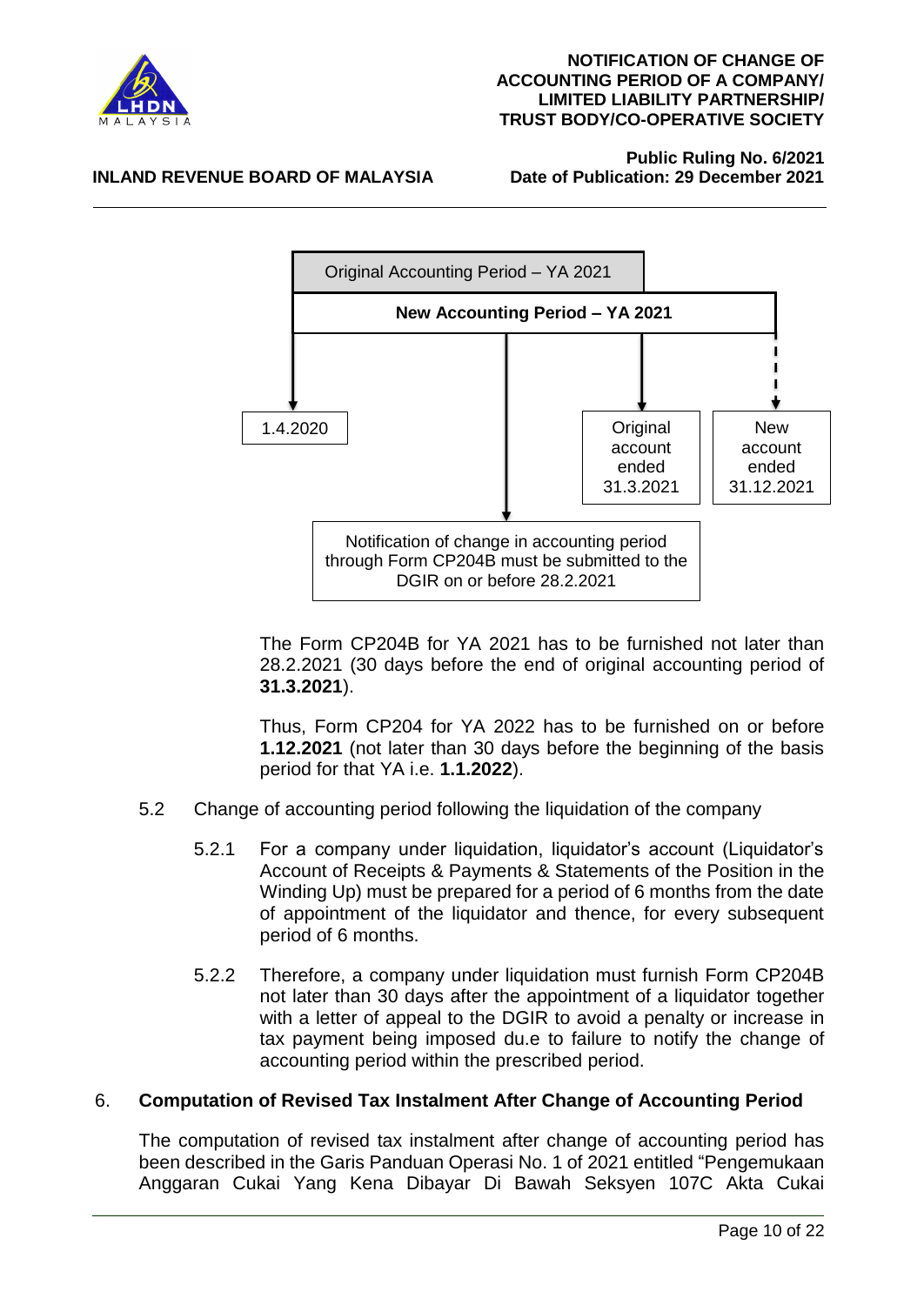

#### **INLAND REVENUE BOARD OF MALAYSIA**

**Public Ruling No. 6/2021**

Pendapatan 1967". For more information, please refer to this guideline which can be downloaded under the menu Operational Guidelines from Inland Revenue Board of Malaysia's (IRBM) official portal at www.hasil.gov.my. Available in Malay Language only.

#### 7. **Increase Related to Tax Instalment Payments and Revised Estimate of Tax Payable**

7.1 Subsection 107C(9) of the ITA

If a company, limited liability partnership, trust body or co-operative society fails to pay the monthly instalments on the estimate of tax payable within the stipulated period, an increase of 10% would be imposed on the unpaid monthly instalments without the issuance of any further notices.

The calculation of the amount of tax increase is as follows:

Amount of tax to be increased = Amount of unpaid monthly instalments  $x$  10%

| No.            | Due date<br>for<br>payment | <b>Amount</b><br><b>CP204</b><br>(RM) | <b>Payment</b><br><b>Date</b> | <b>Payment</b><br><b>Amount</b><br>(RM) | <b>Unpaid</b><br><b>Amount</b><br>(RM) | <b>Increase</b><br>10%<br>(RM) |
|----------------|----------------------------|---------------------------------------|-------------------------------|-----------------------------------------|----------------------------------------|--------------------------------|
|                | 15/03/2021                 | 10,000                                | 20/03/2021                    | 2,000                                   | 8,000                                  | 800                            |
| $\overline{2}$ | 15/04/2021                 | 10,000                                | 30/04/2021                    |                                         | 10,000                                 | 1,000                          |

#### **Example 8:**

#### 7.2 Subsection 107C(10) of the ITA

In a situation where the actual tax payable exceeds the revised or deemed revised estimated (whichever is the later) or the original tax estimate (if revised or deemed revised estimate is not furnished) by an amount exceeding 30% of the actual tax payable, a 10% increase in tax would be imposed on the difference between that amount and 30% of tax payable.

The calculation of the amount of tax increase is as follows:

Amount of tax to be increased =  $[(AT - ET) - (30\% \times AT)] \times 10\%$ 

Where:.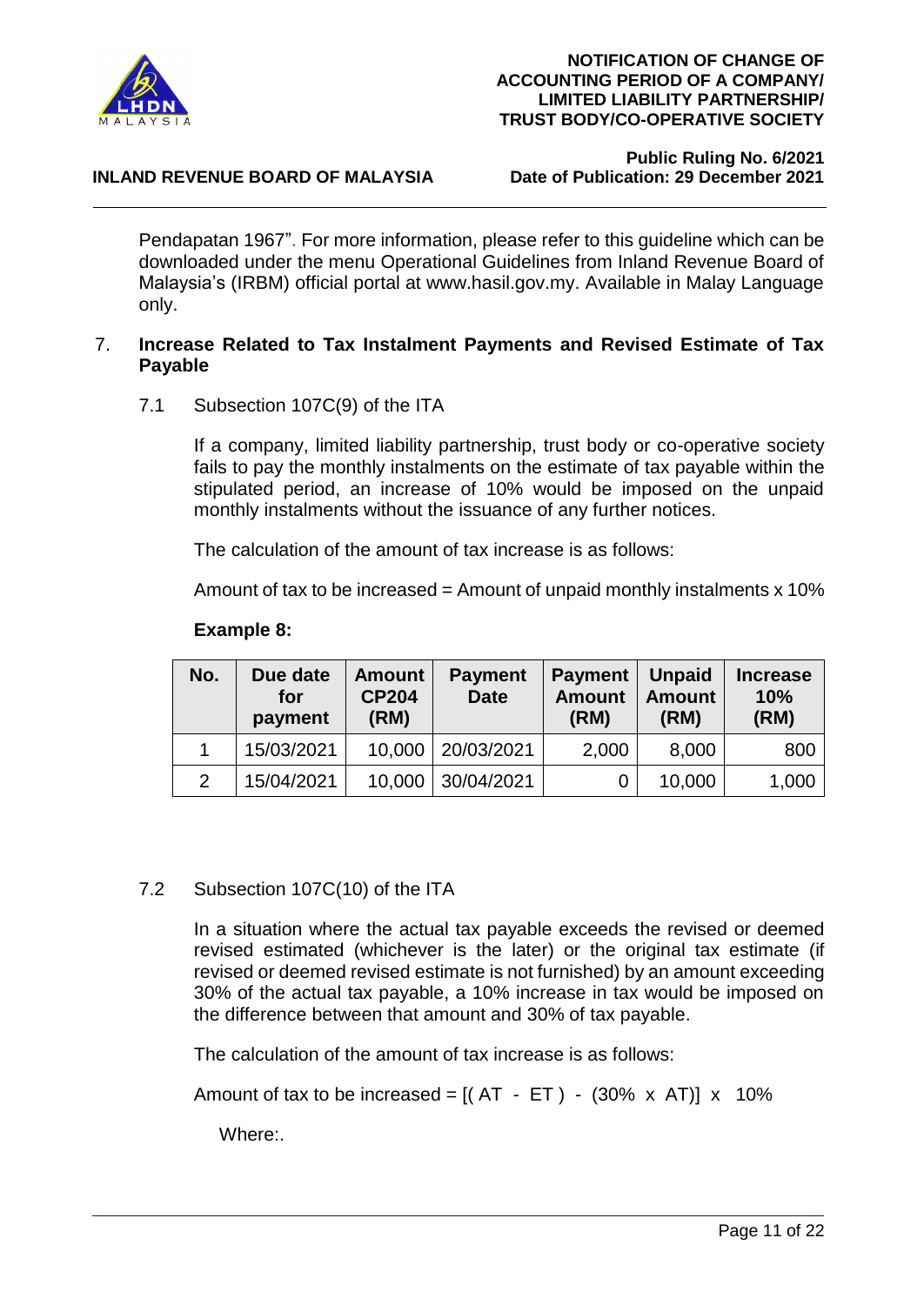

**Public Ruling No. 6/2021**

- **INLAND REVENUE BOARD OF MALAYSIA** 
	- AT: Actual tax payable
	- ET: Revised or deemed revised estimated of tax payable (whichever is the later) or original estimate of tax payable (if the revised or deemed revised estimate is not furnished)

#### **Example 9**

Labu Labi Sdn Bhd which normally closes its accounts on 30 June each year changed its accounting period to 31 December (more than 12 months) ending in the same year.

| YΑ            | <b>Accounting Period</b> | <b>Period</b> |
|---------------|--------------------------|---------------|
| 2020          | $1.7.2019 - 30.6.2020$   | 12 months     |
| Failure years | $1.7.2020 - 31.12.2021$  | 18 months     |
|               | $1.1.2022 - 31.12.2022$  | 12 months     |

#### **Basis Period of the Company**

| YA   | <b>Basis Period</b>     | <b>Period</b> |
|------|-------------------------|---------------|
| 2020 | $1.7.2019 - 30.6.2020$  | 12 months     |
| 2021 | $1.7.2020 - 31.12.2021$ | 18 months     |
| 2022 | $1.1.2022 - 31.12.2022$ | 12 months     |

The original estimate of tax payable (Form CP204) for YA 2021 is RM24,000. The company has furnished Form CP204B on 24.4.2021 together with an appeal letter to revise the estimated tax payable to RM40,000. CP205 is issued by DGIR on 29.4.2021 with the revised tax estimate of RM40,000. The Income Tax Return Form (ITRF) for YA 2021 received on 30.7.2022 showed the actual amount of tax payable is RM60,000.

CP205 is deemed to be the tax payable estimate of Labu Labi Sdn Bhd and the increase under subsection 107C(10) of the ITA is computed as follows:

| YA 2021                              | RM     |
|--------------------------------------|--------|
| Actual tax payable (AT)              | 60,000 |
| Revised estimate of tax payable (ET) | 40,000 |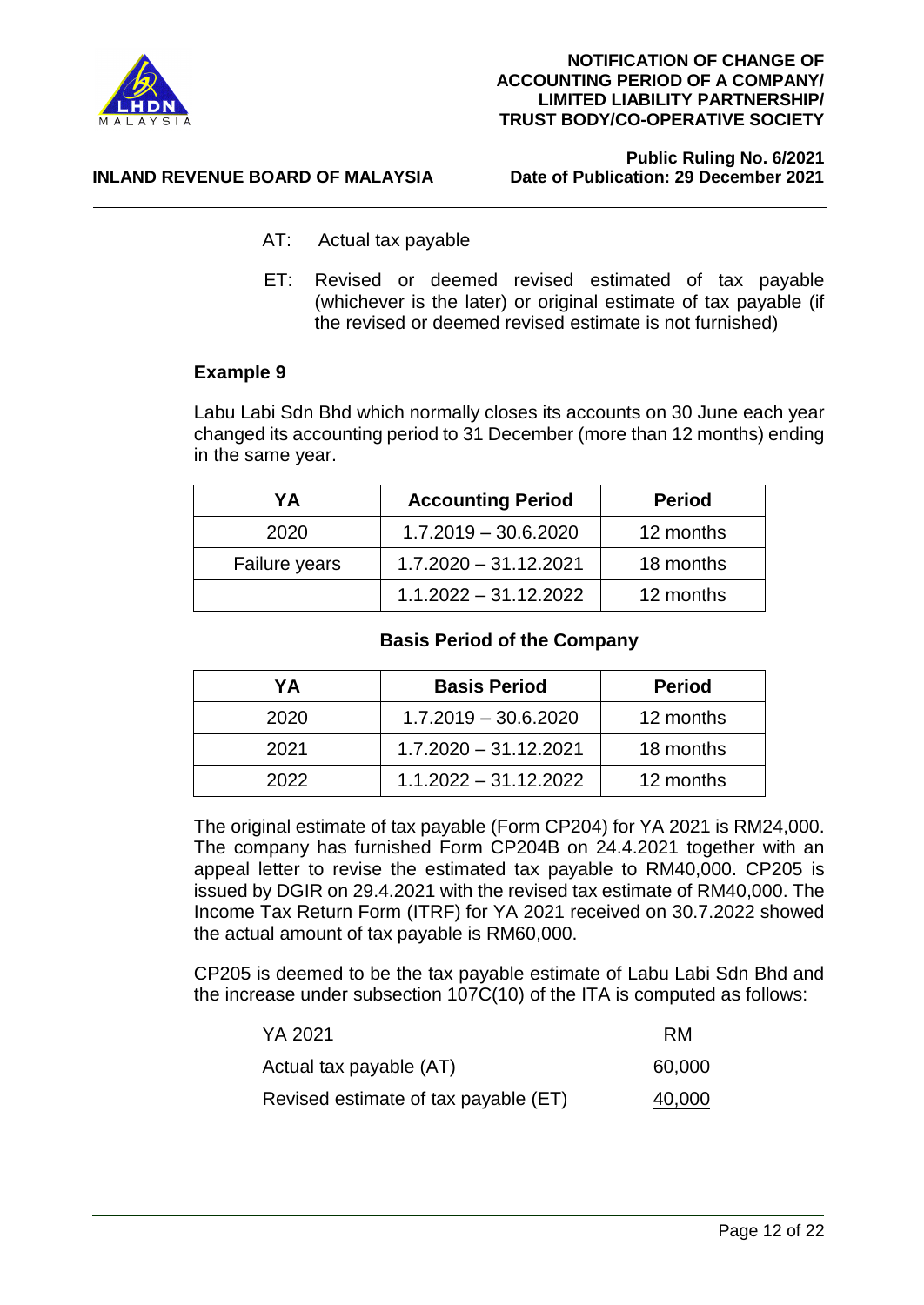

#### **INLAND REVENUE BOARD OF MALAYSIA**

**Public Ruling No. 6/2021**

#### Difference 20.000

The computation of the amount of tax to be increased is as follows:

- $=$  (RM60,000 RM40,000) (30% x RM60,000)
- $=$  RM20,000 RM18,000
- $= R M2,000$

The increase under subsection 107C(10) of the ITA

 $=$  RM2,000 x 10%

 $=$  RM200

#### 7.3 Subsection 107C (10A) of the ITA

An increase of 10% in tax under subsection 107C (10A) of the ITA will be imposed on the tax payable if:

- i. no estimate is furnished by a company, trust body or cooperative society and no direction is given by DGIR to make payment by instalment under subsection 107C(8) of the ITA;
- ii. no prosecution under paragraph 120(1)*(f)* of the ITA has been instituted in relation to failure to furnish such estimate: and
- iii. that tax is payable by the company, trust body or co-operative society pursuant to an assessment for that year of assessment.

#### 8. **Failure to Notify Change of Accounting Period**

- 8.1 Effective YA 2019, if a company, limited liability partnership, trust body or cooperative society fails to furnish the Form CP204B in the prescribed period, the following action will be taken by DGIR:
	- 8.1.1 imposing a 10% increase under subsection 107C(9) of the ITA in relation to the taxpayer's failure to make the instalment payments;
	- 8.1.2 imposing a 10% increase under subsection 107C(10) of the ITA in respect of the 30% difference between the actual tax payable and the revised or deemed revised tax estimate (whichever is the later) or the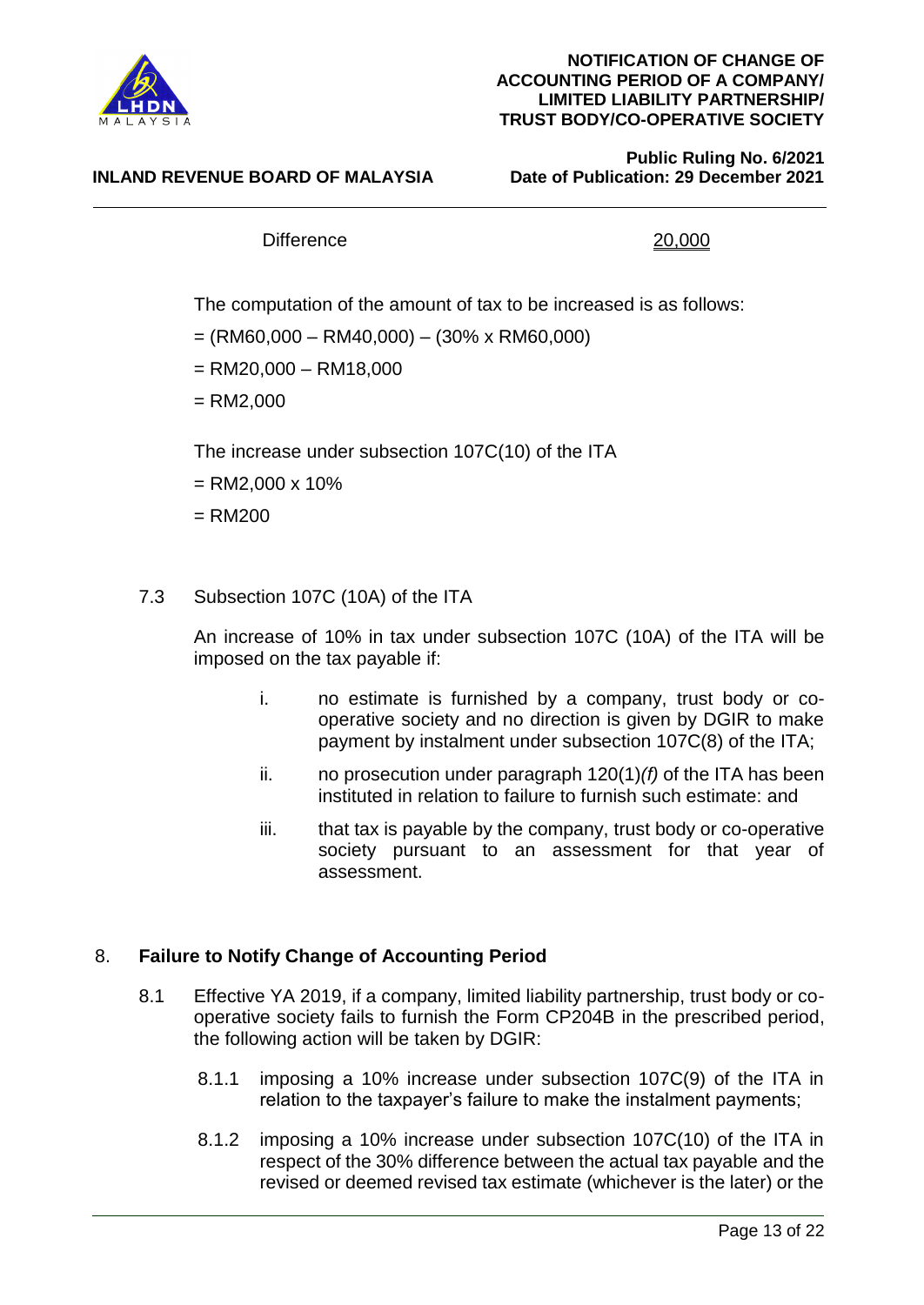

#### **INLAND REVENUE BOARD OF MALAYSIA**

**Public Ruling No. 6/2021**

original tax estimate (if there is no revised or deemed revised tax estimate furnished); or

- 8.1.3 imposing penalty under subsection 112(3) of the ITA in respect of estimated assessment raised under subsection 90(3) of the ITA [subsection 112(3A) of the ITA]; or
- 8.1.4 initiate prosecution action under paragraph 120(1)*(i)* of the ITA in respect of failure to notify the DGIR a change of accounting period within the prescribed period under subsection 21A(3A) of the ITA.
- 8.2 Any penalty or increase referred to in paragraphs 8.1.1, 8.1.2 and 8.1.3 above imposed on the basis of the original accounting period shall be retained and may be collected as if the penalty or increase was tax payable to the government under the existing provisions of the ITA even though the company, limited liability partnership, trust body or co-operative has furnished revised estimated tax payable or submitted ITRF within the prescribed period based on the change of accounting period.
- 8.3 Prosecution action referred to in paragraph 8.1.4 above can be initiated against a taxpayer who fails to notify the DGIR on a change of accounting period within the prescribed period. If convicted, the taxpayer shall be liable to pay a fine of not less than RM200 and not more than RM20,000 or to imprisonment for a term not exceeding 6 months or to both. This prosecution action can still proceed although the taxpayer has submitted the ITRF.

#### **Example 12 - Accounting period shortened and no notification furnished**

NSKL Sdn Bhd closes its accounts on 31 December annually.

#### **YA 2020**

The company submitted its estimate of tax payable through Form CP204 for YA 2020 amounting to RM24,000 with instalment payments made from 15.2.2020 until 15.1.2021. ITRF for YA 2020 was submitted on 31.7.2021 with a tax payable of RM14,000.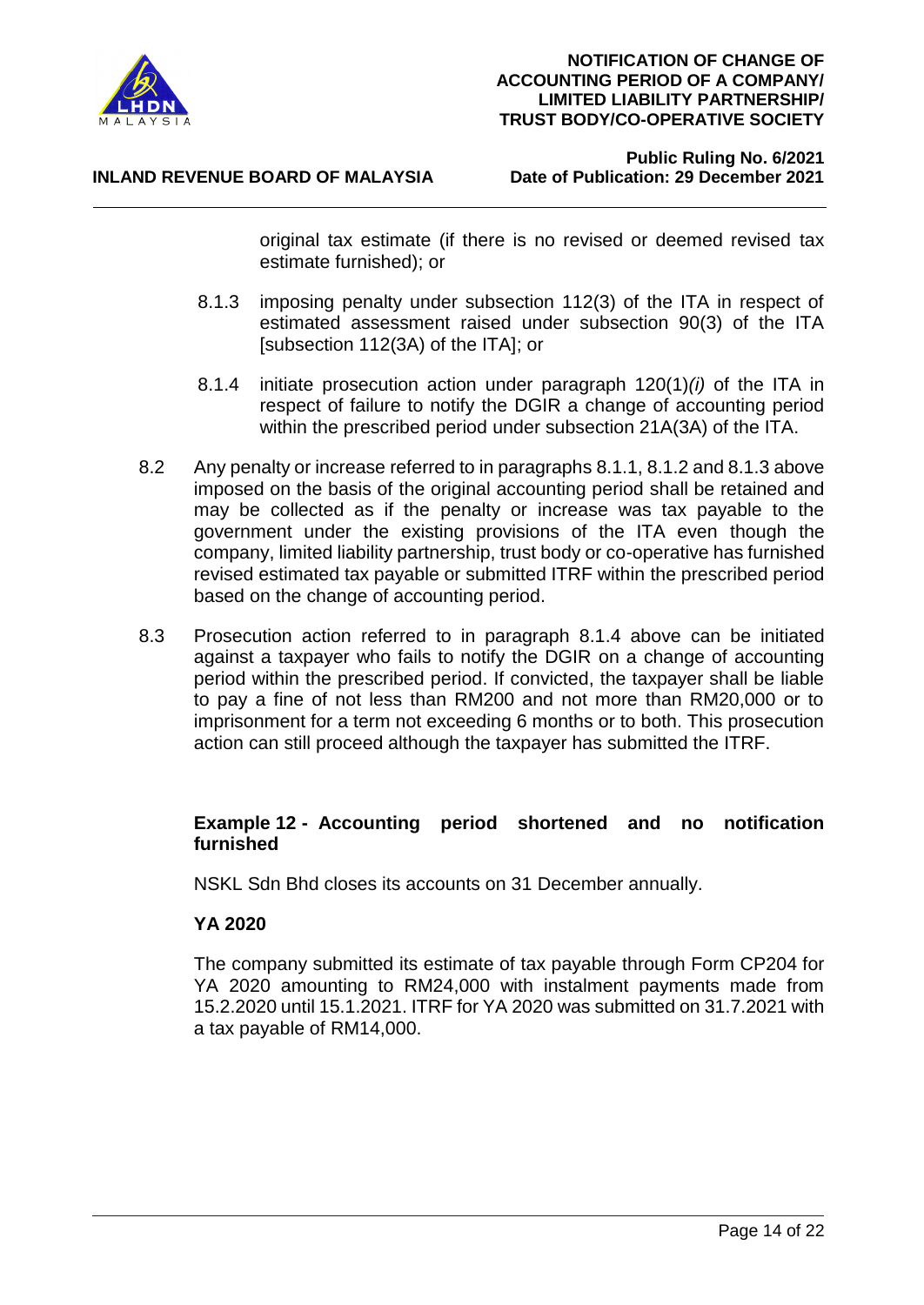

## **Public Ruling No. 6/2021**

#### **YA 2021**

The company's Form CP204 for YA 2021 was received on 30.11.2020 with an estimated tax payable of RM30,000 for the basis period from 1.1.2021 until 31.12.2021. The company complies with Form CP204 until 31.12.2021.

The company later changes its accounting period from 31.12.2021 to 30.6.2021 but Form CP204B was not submitted to the DGIR on or before 30.5.2021.

ITRF for YA 2021 was submitted on 31.1.2022 for the new accounting period from 1.1.2021 until 30.6.2021 with a tax payable of RM50,000.

#### **YA 2022**

On 25.1.2022, the DGIR issues CP205 based on the Form CP204 for YA 2022 amounting to RM30,000. The company did not submit Form CP204 to the DGIR for YA 2022 for the accounting period from 1.7.2021 until 30.6.2022 and no tax instalment payments are made by the company. On 31.1.2023, the company submitted an ITRF for YA 2022 with RM Nil tax payable.

| Original<br><b>Accounting</b><br><b>Period</b> | <b>New</b><br><b>Accounting</b><br><b>Period</b> | YA   | <b>Basis</b><br><b>Period</b>         | <b>Estimate</b><br>of Tax<br><b>Payable</b><br><b>RM</b> | <b>Actual</b><br>Tax<br><b>Payable</b><br>RM |
|------------------------------------------------|--------------------------------------------------|------|---------------------------------------|----------------------------------------------------------|----------------------------------------------|
| 1.1.2020<br>31.12.2020                         | <b>Not</b><br>applicable                         | 2020 | 1.1.2020<br>31.12.2020<br>(12 months) | CP204<br>RM24,000                                        | 14,000                                       |
| 1.1.2021<br>31.12.2021                         | 1.1.2021<br>30.6.2021                            | 2021 | 1.1.2021<br>30.6.2021<br>(6 months)   | CP204<br>RM30,000                                        | 50,000                                       |
| <b>Not</b><br>applicable                       | 1.7.2021<br>30.6.2022                            | 2022 | 1.7.2021<br>30.6.2022<br>(12 months)  | CP205<br>RM30,000                                        | $\Omega$                                     |

#### **Summary of Change in Accounting Period and Revised Estimate of Tax Payable**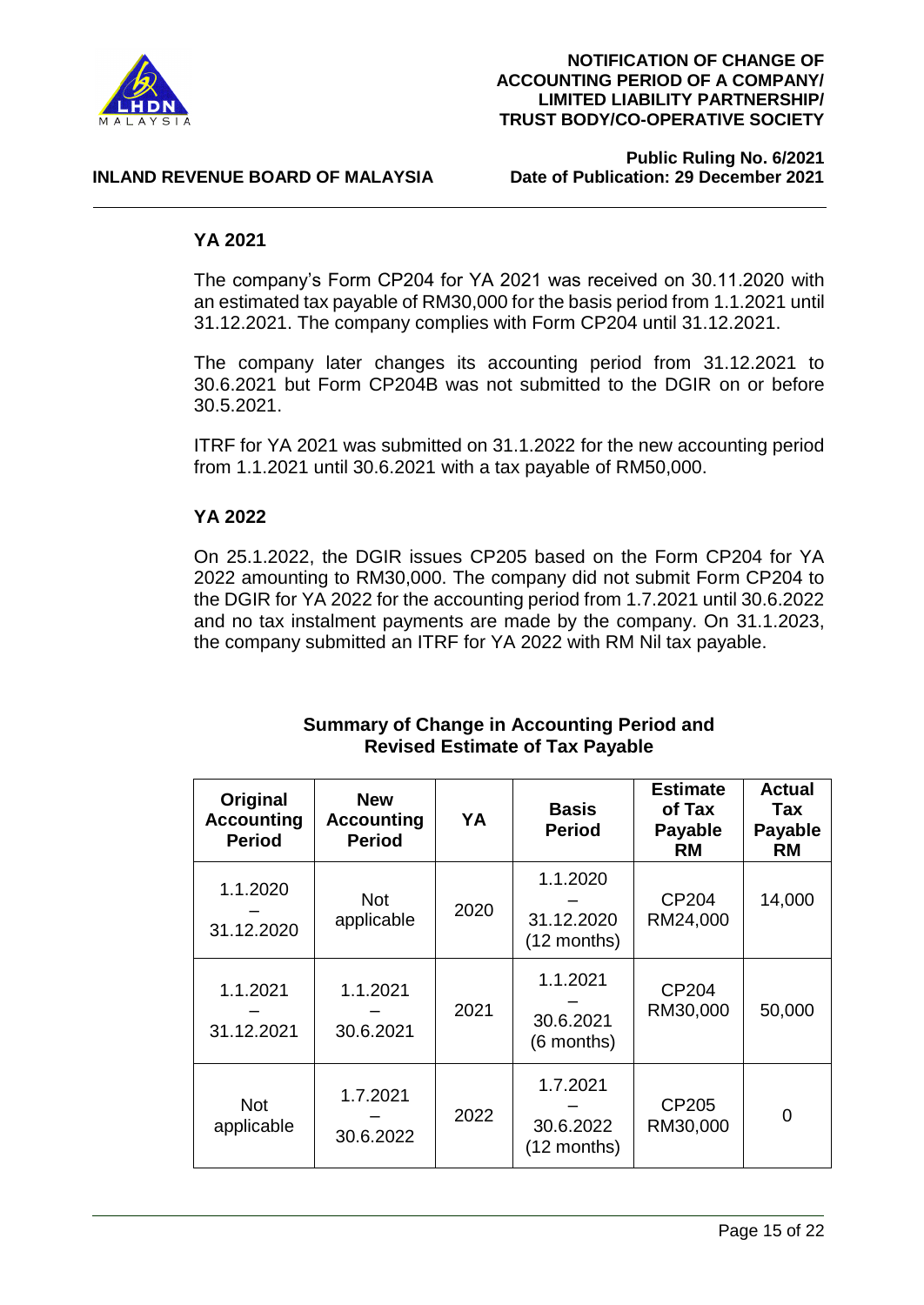

**Public Ruling No. 6/2021**

#### **INLAND REVENUE BOARD OF MALAYSIA**

#### **YA 2020**

ITRF for YA 2020 was deemed on 31.7.2021 with actual tax payable of RM14,000. The amount of estimated tax payable of RM24,000 will be compared to an actual tax payable of RM14,000. Since the estimate of tax payable in Form CP204 exceeds the actual tax payable, no increase under subsection 107C(10) of the ITA will be imposed on the company.

#### **YA 2021**

The company submitted Form CP204 on 30.11.2020 i.e. within the prescribed period. However, during the change of accounting period, the company failed to submit Form CP204B to the DGIR not later than 30 days before the beginning of the new accounting period i.e. on 30.5.2021.

The prosecution action under paragraph 120(1)*(i)* of the ITA may be initiated against NSKL Sdn Bhd as a result of its failure to submit the Form CP204B to the DGIR. This prosecution can still proceed even if the company has submitted the ITRF for YA 2021 on 31.1.2022.

The due date for submission of the ITRF for YA 2021 based on the new accounting period is 31.1.2022. NSKL Sdn Bhd has submitted company's ITRF within the stipulated period, i.e. on 31.1.2022 for the accounting period from 1.1.2021 until 30.6.2021. The assessment for YA 2021 is deemed on 31.1.2022 with a tax payable of RM50,000.

The difference between the actual tax payable and the estimate of tax payable (as per Form CP204) exceeds 30% as computed below. Therefore, the company would be subject to a tax increase under subsection 107C(10) of the ITA as follows:

 $= [ (RM50,000 - RM30,000) - (30\% \times RM50,000) ]$  x 10%

 $=$  RM500

#### **YA 2022**

The company submitted its ITRF for YA 2022 on 31.1.2023 with RM Nil tax payable. CP205 for YA 2022 issued by the DGIR would be compared to the actual tax payable of the company. Since the actual tax payable for YA 2022 is RM Nil and less than CP205, the increase under subsection 107C(10) of the ITA shall not apply.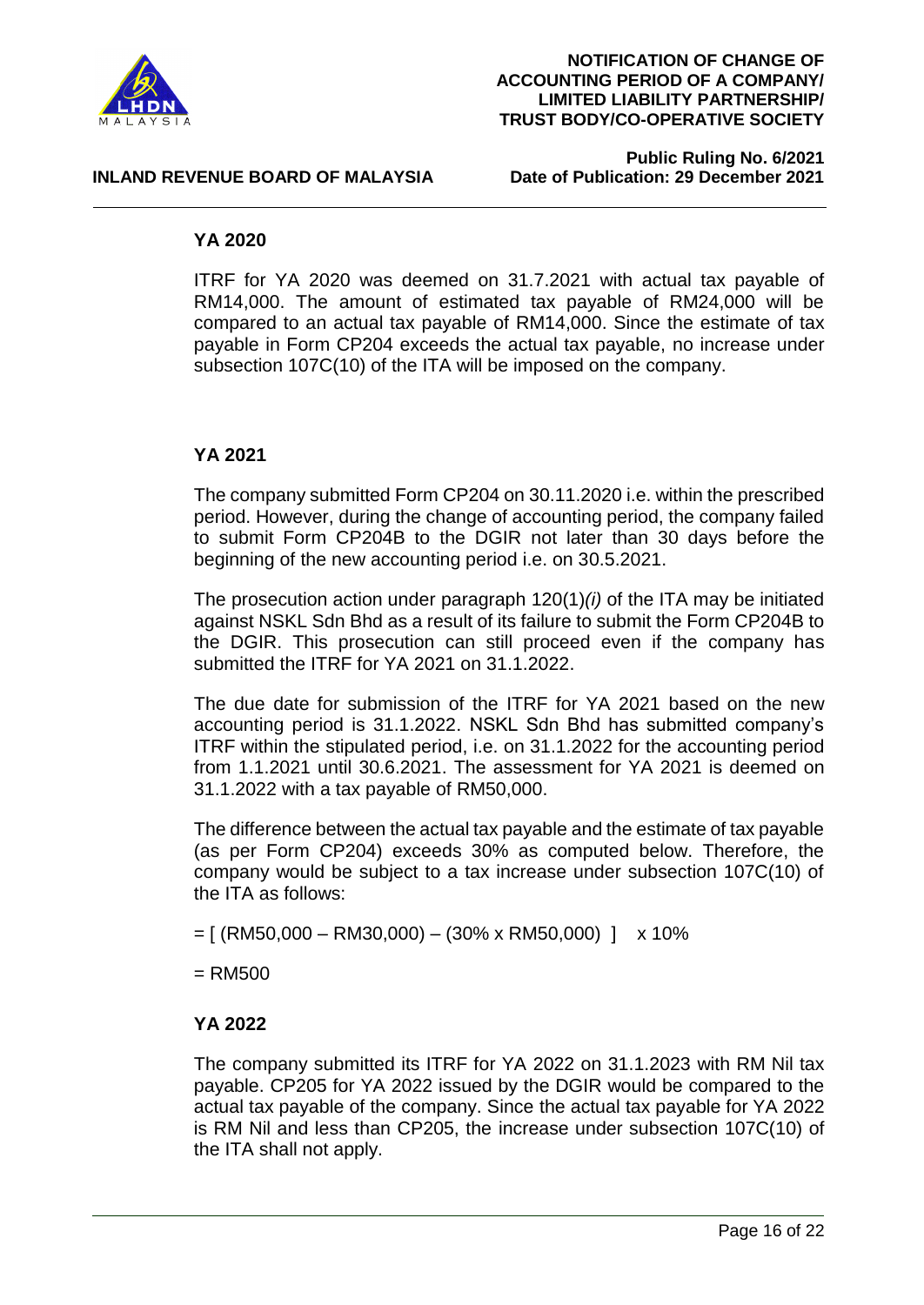

#### **INLAND REVENUE BOARD OF MALAYSIA**

### **Public Ruling No. 6/2021**

However, an increase under subsection 107C(9) of the ITA would be imposed on the company due to its failure to comply with CP205. The increase under subsection 107C(9) of the ITA would remain and may be collected even when the company has submitted an ITRF with RM Nil tax payable.

#### **Example 13 - Accounting period extended and no notification furnished**

Omega Mining Sdn Bhd closes its accounts on June 30 annually.

#### **YA 2020**

The Company submitted an estimate of tax payable through Form CP204 for YA 2020 amounting to RM24,000 with instalment payments made from 15.8.2019 until 15.7.2020.

The ITRF for YA 2020 was submitted on 31.1.2021 with a tax payable of RM44,000.

#### **YA 2021**

The company's Form CP204 for YA 2021 was received by IRBM on 31.5.2020 with an estimated tax payable of RM36,000 for the basis period beginning from 1.7.2020 until 30.6.2021. The company complied with the instalments as per Form CP204 until 15.7.2021.

The company later changed its accounting period by extending it until 31.12.2021 but Form CP204B was not submitted to the DGIR on or before 31.5.2021.

An estimated assessment under subsection 90(3) of the ITA for YA 2021 is raised with penalty under subsection 112(3) of the ITA on 1.6.2022 with a tax payable of RM55,000 as the ITRF for YA 2021 was not received on 31.1.2022.

The ITRF for YA 2021 is submitted on 31.7.2022 for the accounting period from 1.7.2020 until 31.12.2021 with a tax payable of RM40,000. The assessment for YA 2021 has been revised on 10.8.2022 and the estimated assessment raised under subsection 90(3) of the ITA on 1.6.2022 is reduced to RM40,000.

#### **YA 2022**

On 25.6.2021, the DGIR issues CP205 based on Form CP204 for YA 2022 amounting to RM36,000 with instalments starting from 15.8.2021 until 15.7.2022 as no Form CP204 for YA 2022 or Form CP204B for YA 2021 was received by the IRBM on or before 31.5.2021. No tax instalment payments are made by the company in accordance with CP205.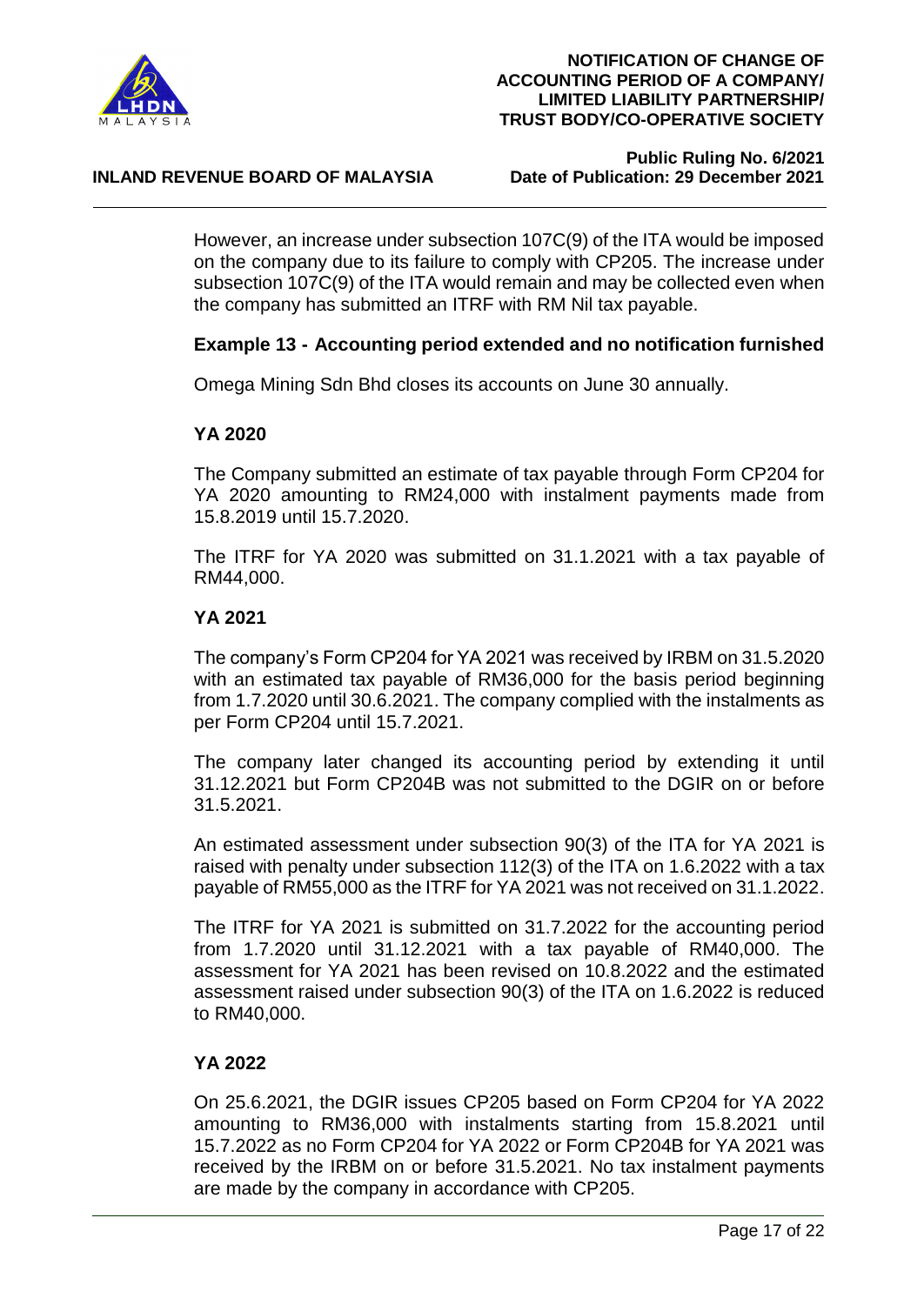

#### **NOTIFICATION OF CHANGE OF ACCOUNTING PERIOD OF A COMPANY/ LIMITED LIABILITY PARTNERSHIP/ TRUST BODY/CO-OPERATIVE SOCIETY**

**Public Ruling No. 6/2021**

On 31.7.2023, the company submits its ITRF for YA 2022 for the new accounting period from 1.1.2022 to 31.12.2022 with a tax payable of RM80,000.

| Original<br><b>Accounting</b><br><b>Period</b> | <b>New</b><br><b>Accounting</b><br><b>Period</b> | YA   | <b>Basis</b><br><b>Period</b>         | <b>Estimate</b><br>of Tax<br><b>Payable</b><br>RM | <b>Actual</b><br>Tax<br><b>Payable</b><br><b>RM</b> |
|------------------------------------------------|--------------------------------------------------|------|---------------------------------------|---------------------------------------------------|-----------------------------------------------------|
| 1.7.2019<br>30.6.2020                          | <b>Not</b><br>applicable                         | 2020 | 1.7.2019<br>30.6.2020<br>(12 months)  | CP <sub>204</sub><br>RM24,000                     | 44,000                                              |
| 1.7.2020<br>30.6.2021                          | 1.7.2020<br>31.12.2021                           | 2021 | 1.7.2020<br>31.12.2021<br>(18 months) | <b>CP 204</b><br>RM36,000                         | 40,000                                              |
| <b>Not</b><br>applicable                       | 1.1.2022<br>31.12.2022                           | 2022 | 1.1.2022<br>31.12.2022<br>(12 months) | CP205<br>RM36,000                                 | 80,000                                              |

#### **Summary of Change in Accounting Period and Revised Estimate of Tax Payable**

### **YA 2020**

The ITRF for YA 2020 was deemed on 31.1.2021 for an amount of RM44,000. The estimate of tax payable of RM24,000 as per Form CP204 will be compared to the actual tax payable of RM44,000. Since the actual tax payable exceeds the estimate of tax payable with a difference of more than 30%, the company would be subject to a tax increase under subsection 107C(10) of the ITA as follows:

 $= [ (RM44,000 - RM24,000) - (30\% \times RM44,000) ]$  x 10%

 $=$  RM680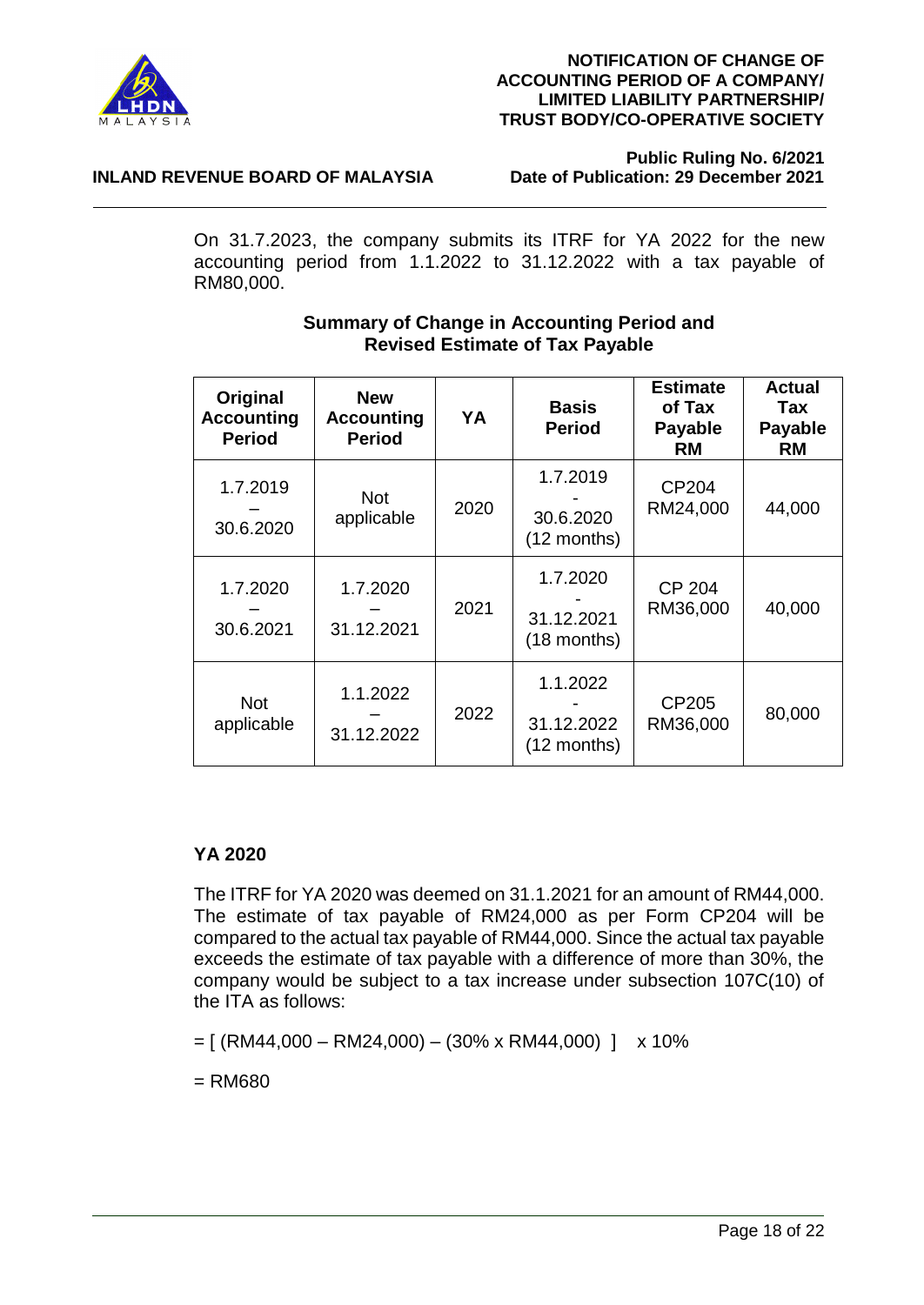

**Public Ruling No. 6/2021**

#### **YA 2021**

The company submitted Form CP204 on 31.5.2020 i.e. within the stipulated period. However, during the change of accounting period, the company failed to submit Form CP204B not later than 30 days before the end of the original accounting period, i.e. 31.5.2021.

The prosecution action under paragraph 120(1)*(i)* of the ITA may be initiated against Omega Mining Sdn Bhd as a result of its failure to submit the Form CP204B to the DGIR. This prosecution can still proceed even if the company has submitted its ITRF for YA 2019 on 31.7.2022.

The estimated assessment raised under subsection 90(3) of the ITA is deemed on 1.6.2022 with a tax payable at RM55,000. The tax payable deemed under subsection 90(3) of the ITA is compared with the estimate of tax payable as per Form CP204 to ascertain the increase under subsection 107C(10) of the ITA. The difference between the tax payable with estimate of tax payable exceeds 30% and the company would be subject to the tax increase under subsection 107C(10) of the ITA as follows:

 $=$  [ (RM55,000 – RM36,000) – (30% x RM55,000) ] x 10%

 $=$  RM250

The due date of submission of the ITRF for YA 2021 based on the new accounting period is 31.7. 2022. Omega Mining Sdn Bhd submits its ITRF on 31.7.2022 i.e. within the stipulated period for the accounting period from 1.7.2020 until 31.12.2021 with a revised tax amounting to RM40,000.

Although the tax payable for YA 2021 has been revised to RM40,000 and the difference with the estimate of tax payable as per CP204 does not exceed 30%, the increase under subsection 107C(10) of the ITA remains [subsection 107C(11B) of the ITA] and the penalty under subsection 112(3) of the ITA in respect of the first estimated assessment under subsection 90(3) of the ITA for YA 2021 raised on 1.6.2022 shall be retained and may be collected [subsection 112(3A) of the ITA].

#### **YA 2022**

No Form CP204 is submitted by the company for accounting period from 1.7.2021 until 30.6.2022. Therefore, the DGIR issues CP205 on 25.6.2021 for YA 2022 based on the estimate of tax payable for YA 2021 amounting to RM36,000.

The increase under subsection 107C(9) of the ITA would apply to the company due to its failure to comply with CP205. The increase under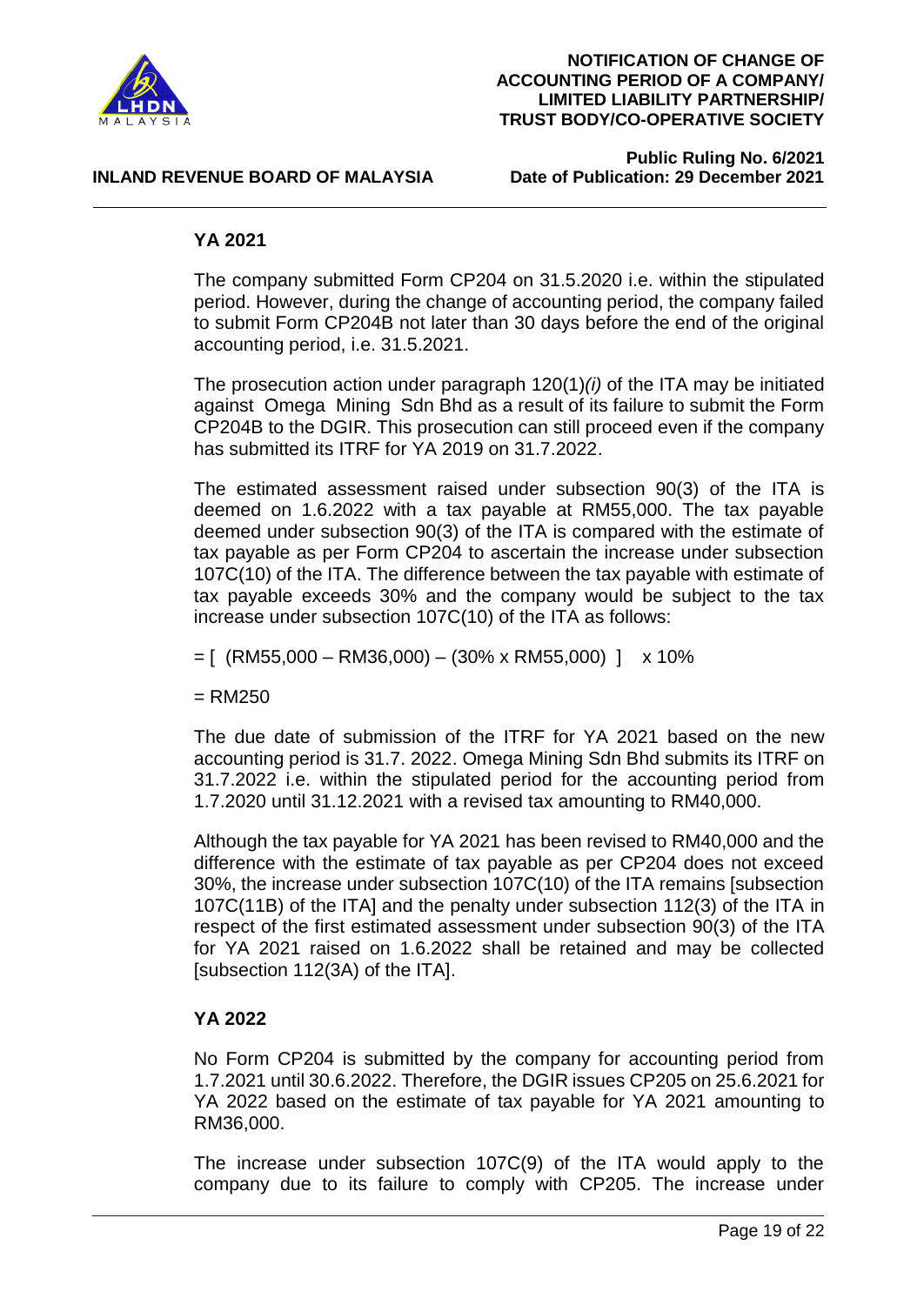

#### **INLAND REVENUE BOARD OF MALAYSIA**

# **Public Ruling No. 6/2021**

subsection 107C(9) of the ITA remains and can be collected even if the company has submitted its ITRF for YA 2022.

CP205 issued by the DGIR would be compared to the company's actual tax payable of RM80,000. Since the tax payable exceeds the amount under CP205 with a difference of more than 30%, the company would be subject to a tax increase under subsection 107C(10) of the ITA as follows:

 $= [ (RM80,000 - RM36,000) - (30\% \times RM80,000) ] \times 10\%$ 

 $=$  RM2,000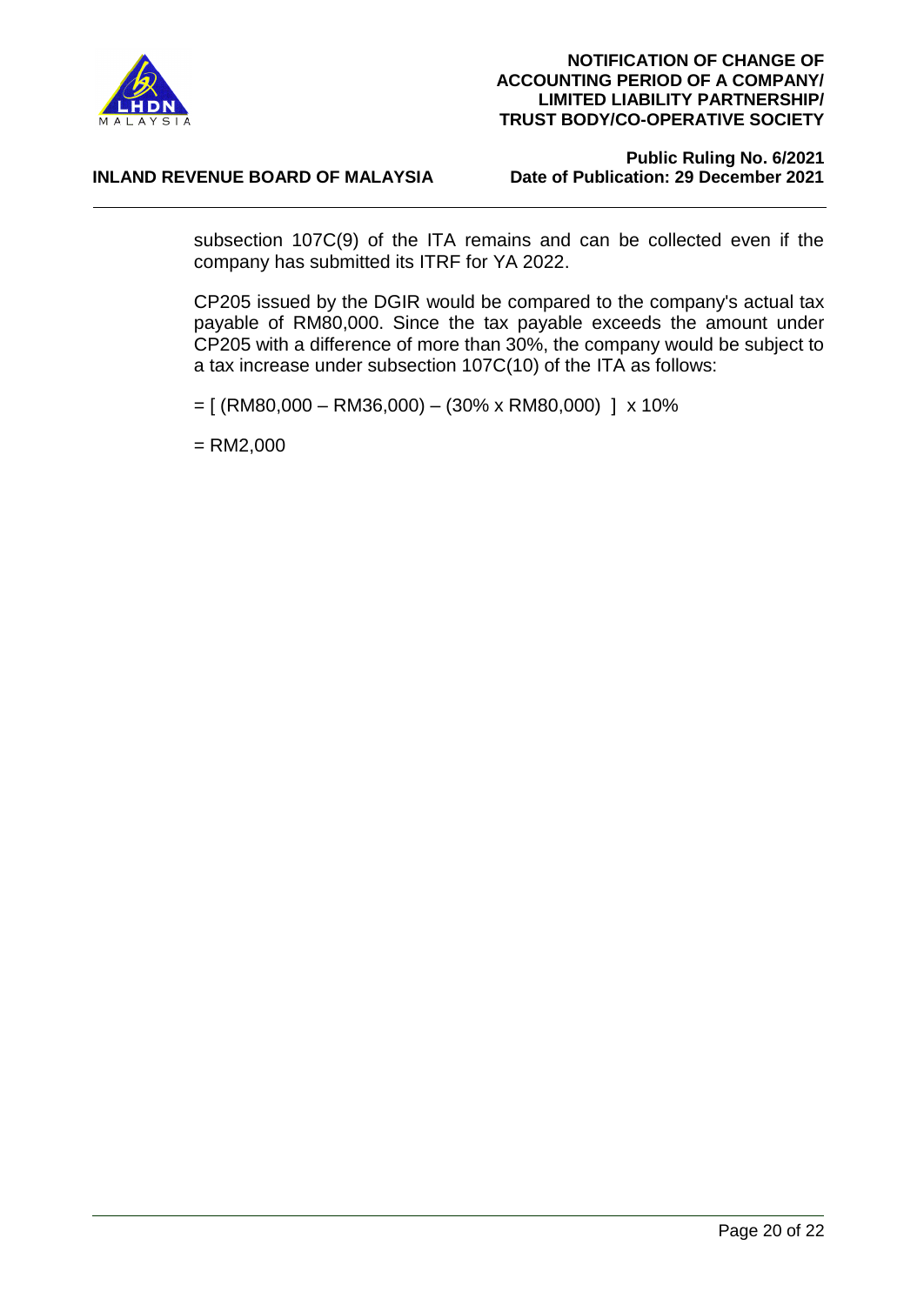

**Public Ruling No. 6/2021**

#### **INLAND REVENUE BOARD OF MALAYSIA**

#### 9. **Updates and Amendments**

| This PR replaces PR<br>8/2019 dated<br>- 6<br>No. | <b>Updates and Amendments</b> |                                                                    |  |
|---------------------------------------------------|-------------------------------|--------------------------------------------------------------------|--|
| December 2019.                                    | as follows:                   | The content of this PR has been amended and updated                |  |
|                                                   | Paragraph                     | Explanation                                                        |  |
|                                                   | 4,5,7 and 8                   | The examples have been<br>updated to the latest year               |  |
|                                                   | 4                             | i) Paragraph 4.2.1 has<br>been updated                             |  |
|                                                   |                               | ii) Paragraph $4.2.2$ (a) (ii)<br>has been removed                 |  |
|                                                   |                               | iii) Paragraph $4.2.2$ (c) has<br>been updated                     |  |
|                                                   | 5                             | Paragraph 5.2.2 has been<br>amended                                |  |
|                                                   | 6                             | The examples of<br>calculation in paragraph 6<br>have been removed |  |
|                                                   | 7                             | i) Paragraph 7.1 has been<br>updated                               |  |
|                                                   |                               | ii) Paragraph 7.2 has been<br>updated                              |  |
|                                                   |                               | iii) Paragraph 7.3 has been<br>added                               |  |
|                                                   | 12                            | Additional paragraph                                               |  |
|                                                   |                               |                                                                    |  |